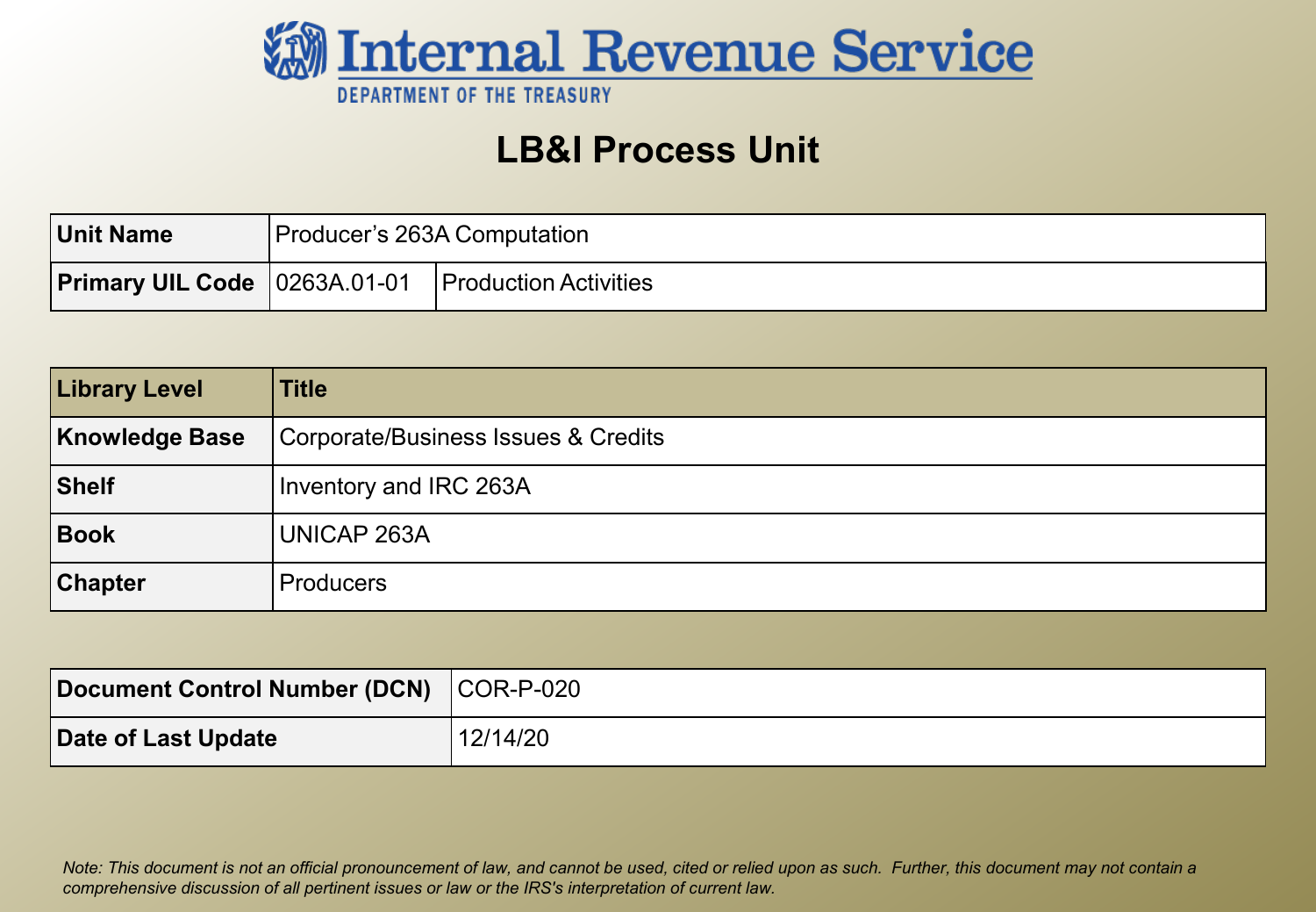## **Table of Contents**

*(View this PowerPoint in "Presentation View" to click on the links below)*

<span id="page-1-0"></span>**[Process Overview](#page-3-0)**

**[Summary of Process Steps](#page-6-0)**

**[Process Applicability](#page-4-0)** 

- **[Step 1](#page-8-0)** Determine Whether Producer or Reseller
- **[Step 2](#page-10-0)** Identify Section 471 costs
- **[Step 3](#page-14-0)** Identify Additional Section 263A costs
- **[Step 4](#page-18-0)** Allocate MSC to Production Activities
- **[Step 5](#page-22-0)**  Capitalize 263A costs to Ending Inventory
- **Step 6** Evaluate the Taxpayer's Method
- **Step 7** Impose a Change in Accounting Method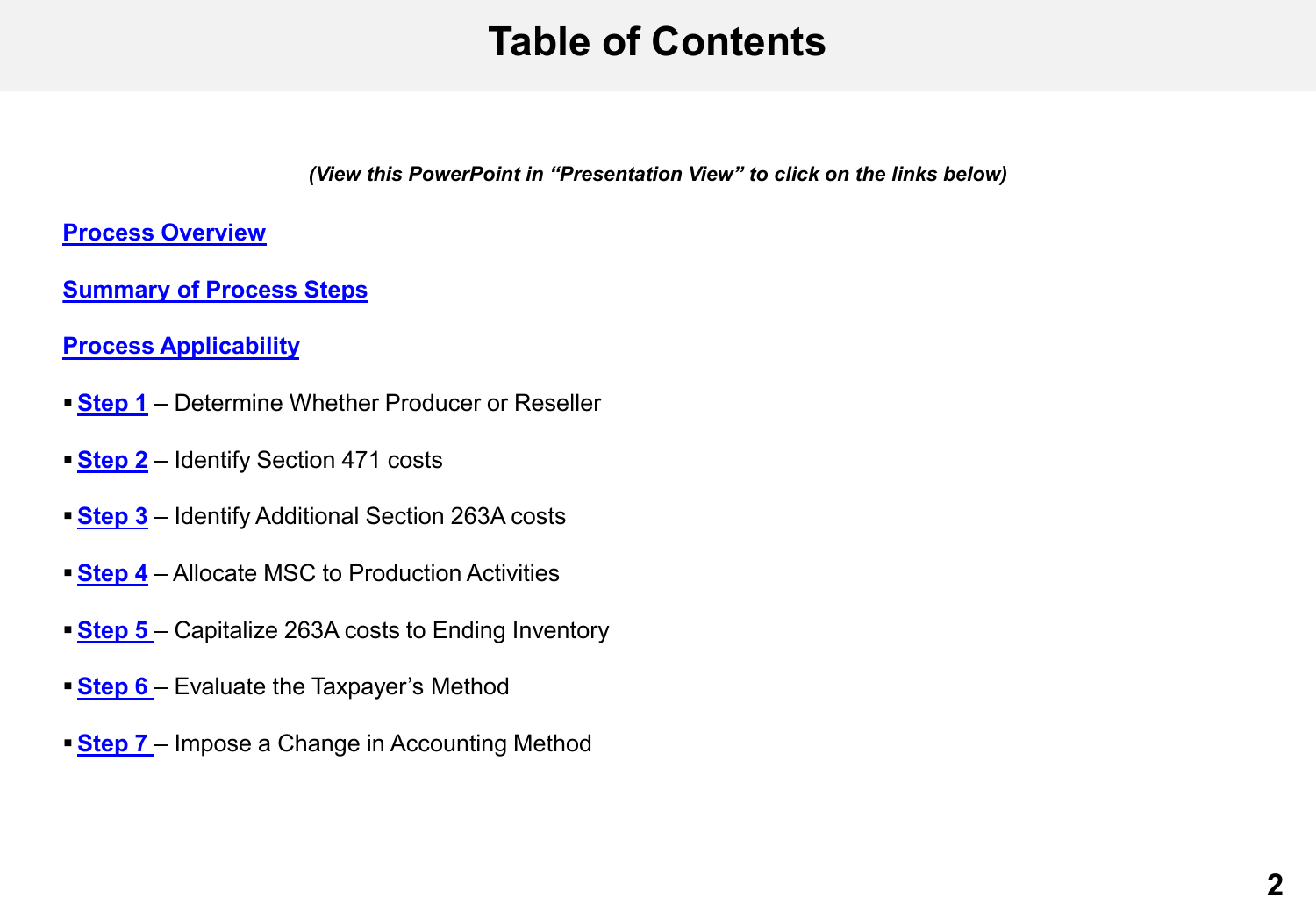## **Table of Contents (cont'd)**

*(View this PowerPoint in "Presentation View" to click on the links below)*

**[Definitions](#page-32-0)**

**[Other Considerations / Impact to Audit](#page-33-0)** 

**[Index of Referenced Resources](#page-34-0)**

**[Training and Additional Resources](#page-36-0)**

**[Glossary of Terms and Acronyms](#page-37-0)**

**[Index of Related Practice Units](#page-38-0)**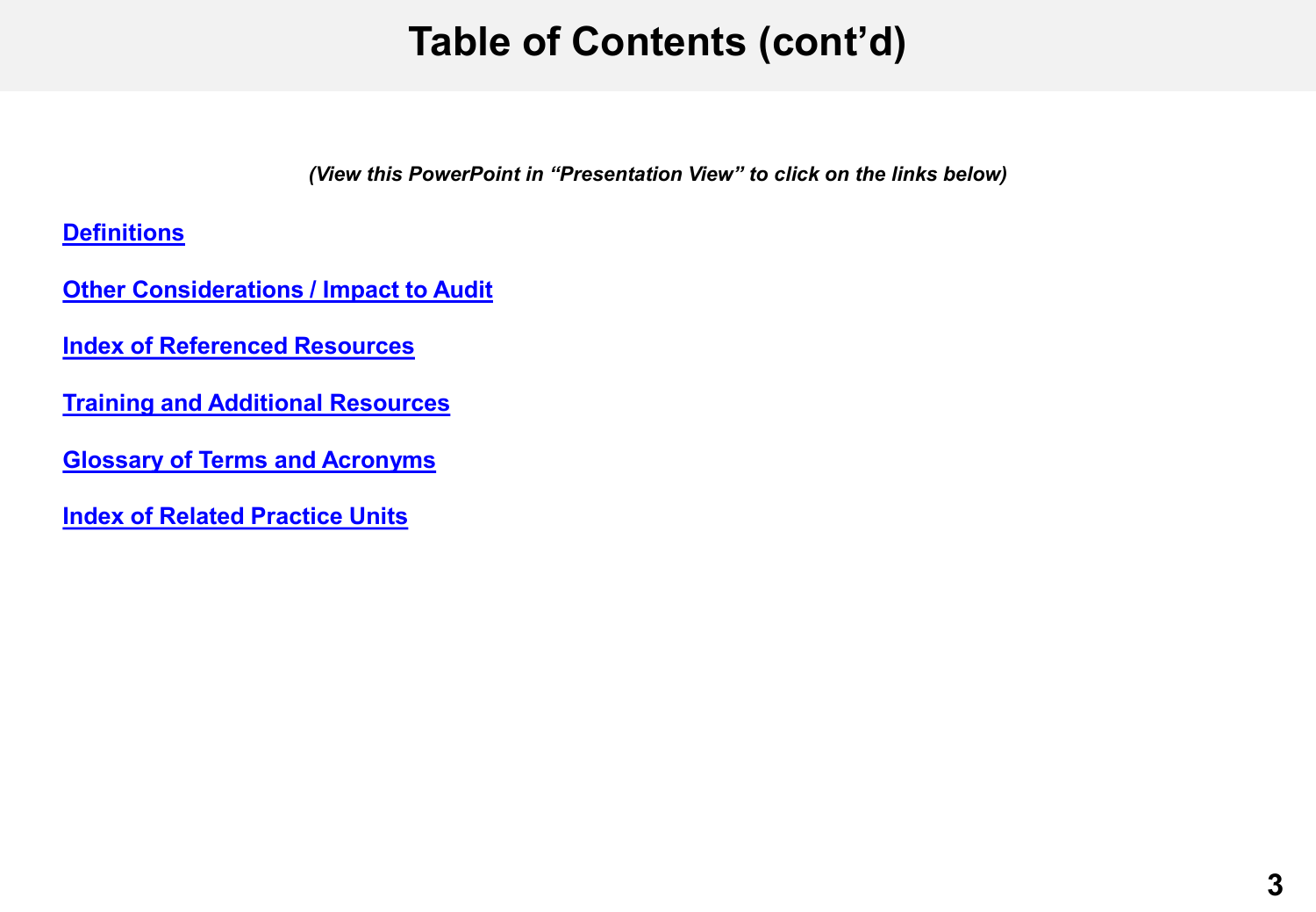### **Process Overview**

### <span id="page-3-0"></span>**Producer's 263A Computation**

This Practice Unit covers the application of the Uniform Capitalization of Costs under IRC 263A for a taxpayer who is a producer and suggested audit techniques when examining a producer's IRC 263A computation. This Practice Unit will discuss how to:

- determine if the taxpayer produced inventory,
- review the basic law and concepts for IRC 263A and IRC 471,
- identify and determine the amount of additional section 263A costs allocable to production activities,
- determine the amount of section 263A costs capitalized to inventory,
- determine if the taxpayer's allocation method is reasonable,
- **Examply the change in accounting rules, if necessary.**



**CAUTION:** This Practice Unit focuses on the simplified production method and does not cover the final IRC 263A Treasury Regulations that are effective November 20, 2018. The final treasury regulations still contain the simplified production method. The definitions and methods in the new regulations will be covered in another Practice Unit.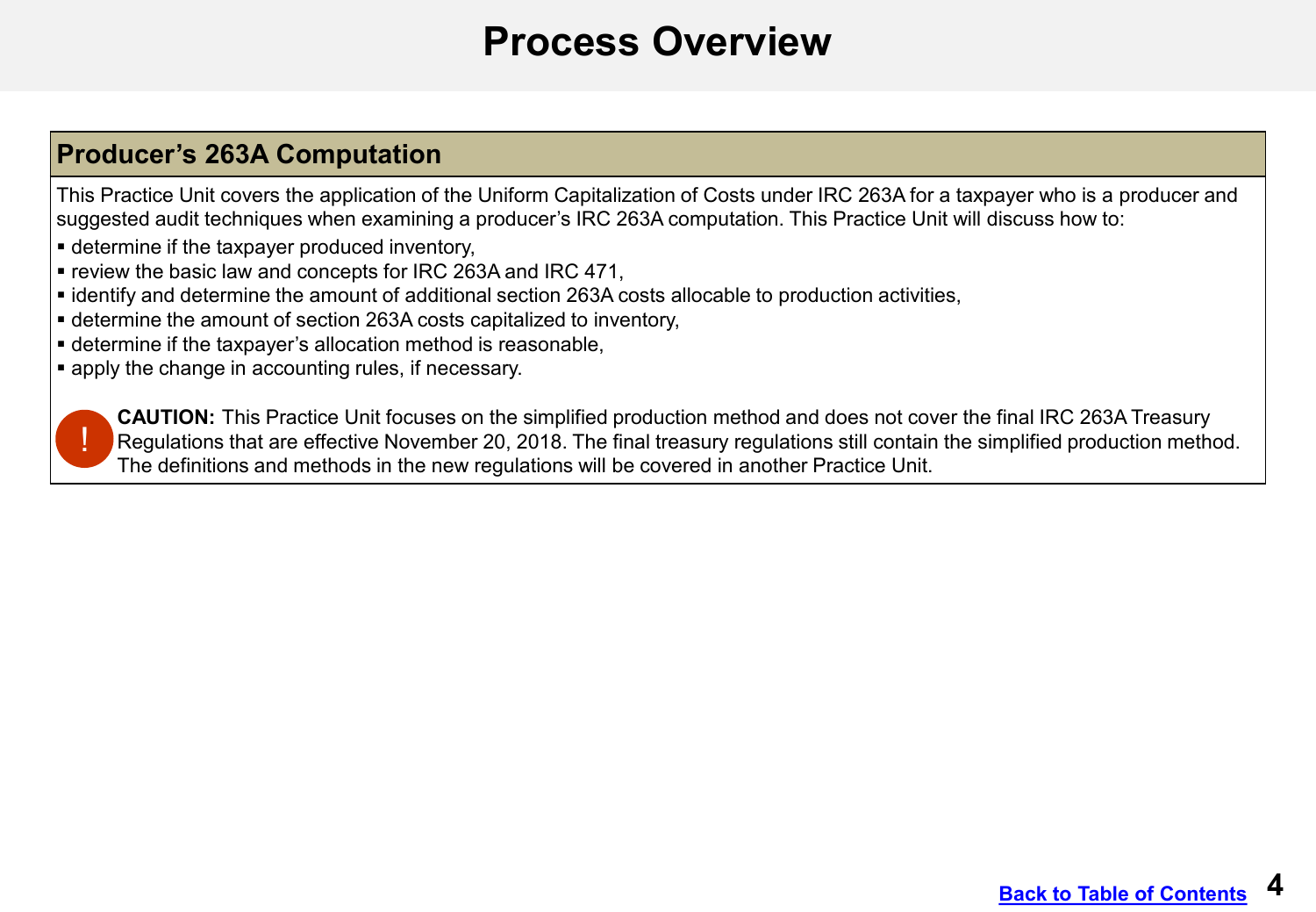## **Process Applicability**

### <span id="page-4-0"></span>**Producer's 263A Computation**

| Criteria                                                                                                                                                                                                                                                                                                                                                                    | <b>Resources</b>                                                                                                    |
|-----------------------------------------------------------------------------------------------------------------------------------------------------------------------------------------------------------------------------------------------------------------------------------------------------------------------------------------------------------------------------|---------------------------------------------------------------------------------------------------------------------|
| The term "produce" includes constructing, building, installing, manufacturing, developing,<br>improving, creating, raising or growing. See Treas. Reg. 1.263A-2(a)(1)(i).<br>Under IRC 263A, taxpayers must capitalize direct costs and an allocable share of indirect<br>costs to property they produce. To determine these capitalizable costs, taxpayers must            | ■ IRC 263A<br>■ Treas. Reg. $1.263A-1(b)(12)$<br>■ Treas. Reg. 1.263A-1(c)(1)<br>■ Treas. Reg. $1.263A-2(b)(3)(iv)$ |
| allocate or apportion costs to various activities, including production activities. After the<br>taxpayer allocates section 263A costs to the appropriate production activities, the costs are<br>capitalized to the items that remain on hand at the end of the taxable year. See Treas. Reg.<br>$1.263A-1(c)(1)$ .                                                        |                                                                                                                     |
| If the taxpayer is using the Simplified Production Method (SPM), review the de minimis rule<br>for producers with total indirect costs of \$200,000 or less; if total indirect costs are \$200,000<br>or less, then the taxpayer does not have to capitalize additional section 263A costs to ending<br>inventory. See Treas. Regs. 1.263A-1(b)(12) and 1.263A-2(b)(3)(iv). |                                                                                                                     |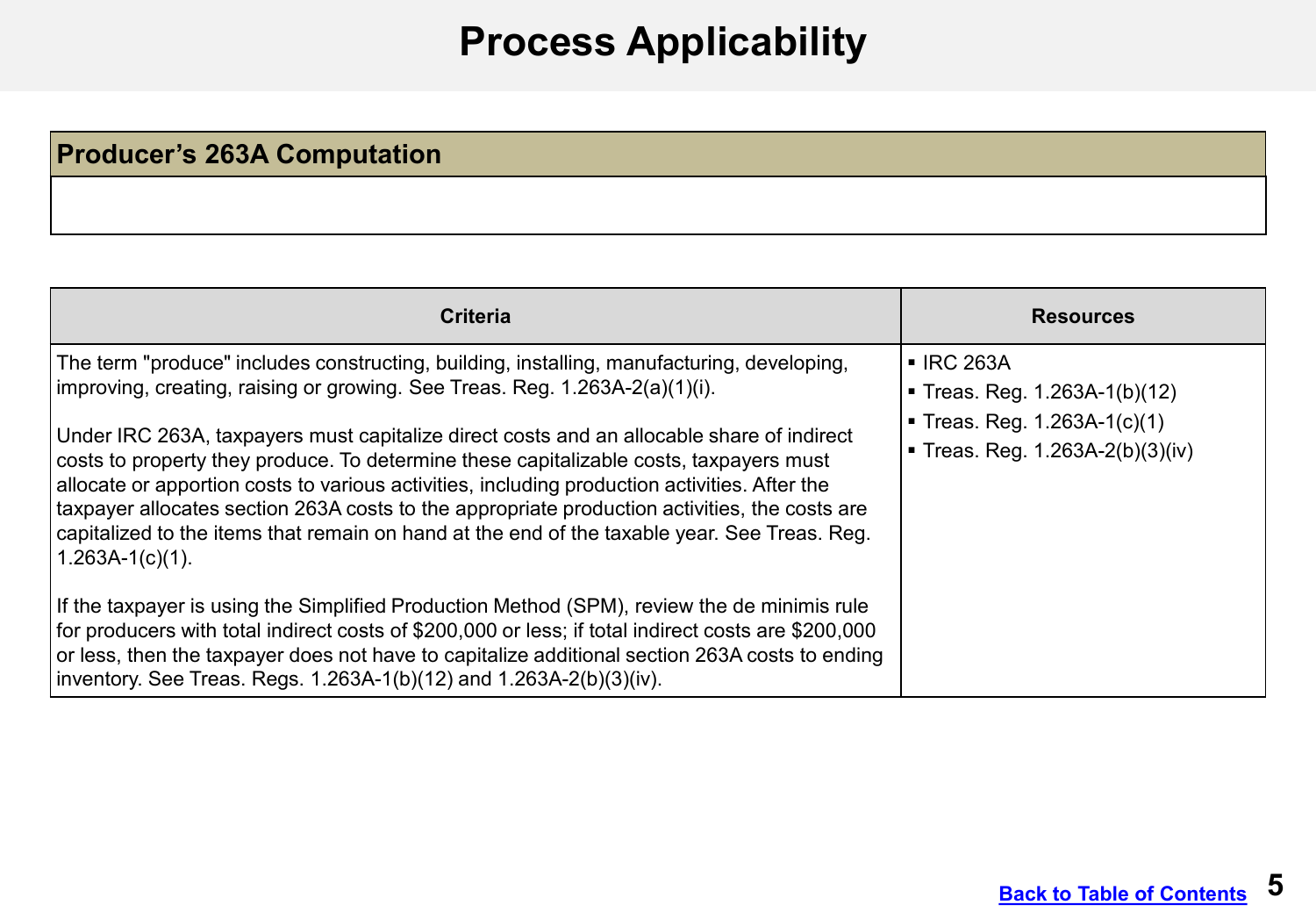# **Process Applicability (cont'd)**

| <b>Producer's 263A Computation</b>                                                                                                                                                                      |                                                         |  |
|---------------------------------------------------------------------------------------------------------------------------------------------------------------------------------------------------------|---------------------------------------------------------|--|
| Criteria                                                                                                                                                                                                | <b>Resources</b>                                        |  |
| Effective for tax years beginning after 12/31/2017, a small business taxpayer is not required<br>to capitalize costs under IRC 263A. See IRC 263A(i). A small business taxpayer is a taxpayer<br>∣that: | $\blacksquare$ IRC 263A<br>$\blacksquare$ IRC 448(d)(3) |  |
| $\vert$ • has average annual gross receipts of \$25 million or less (indexed for inflation) for the three<br>prior tax years, and<br>I ■ is not a tax shelter as defined in IRC 448(d)(3).              |                                                         |  |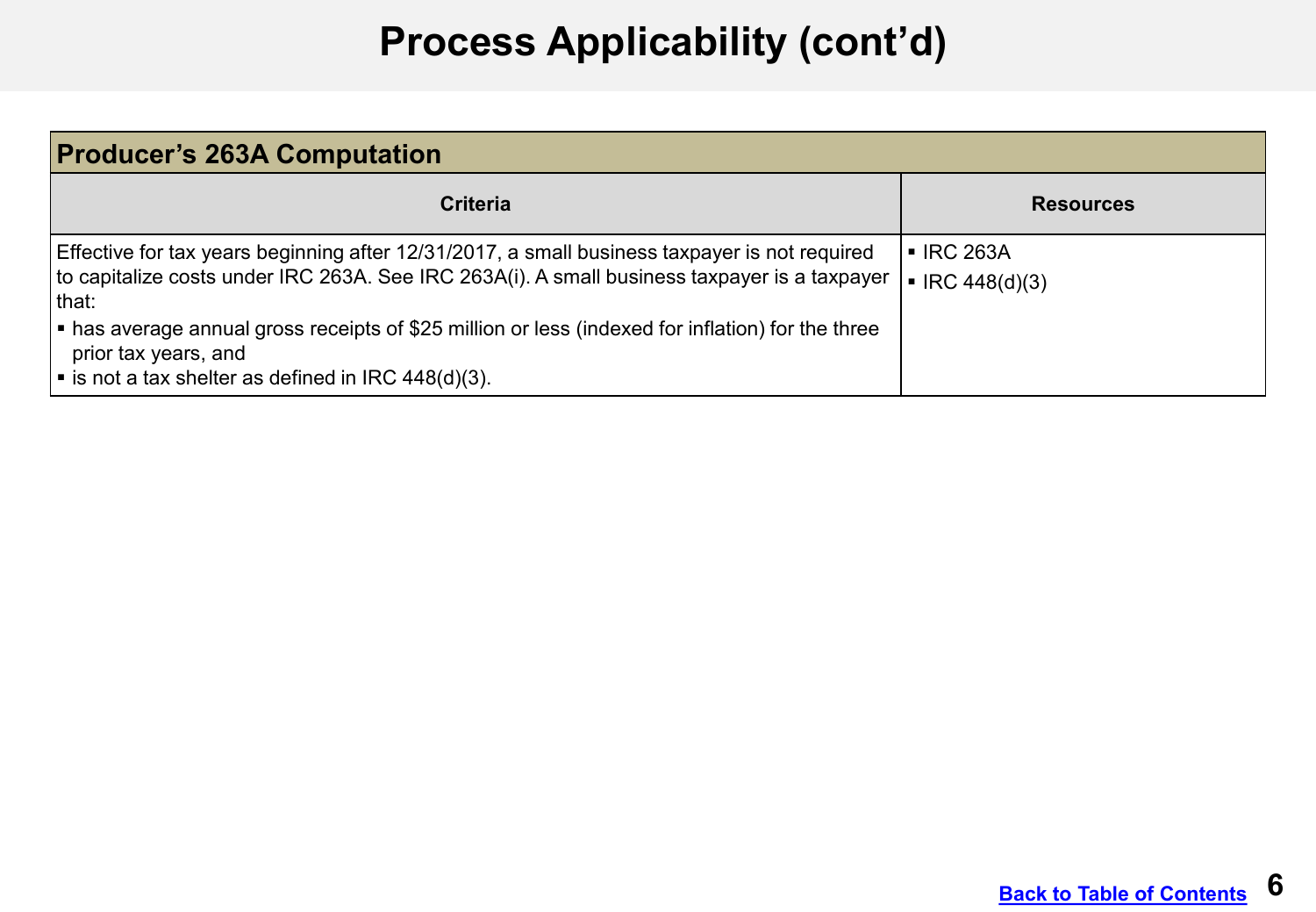### **Summary of Process Steps**

### <span id="page-6-0"></span>**Producer's 263A Computation**

#### **Process Steps**

The process steps below explain how to compute and audit a producer's IRC 263A computation.

| Step 1 | Determine Whether Producer or Reseller        |
|--------|-----------------------------------------------|
| Step 2 | <b>Identify Section 471 Costs</b>             |
| Step 3 | <b>Identify Additional Section 263A Costs</b> |
| Step 4 | <b>Allocate MSC to Production Activities</b>  |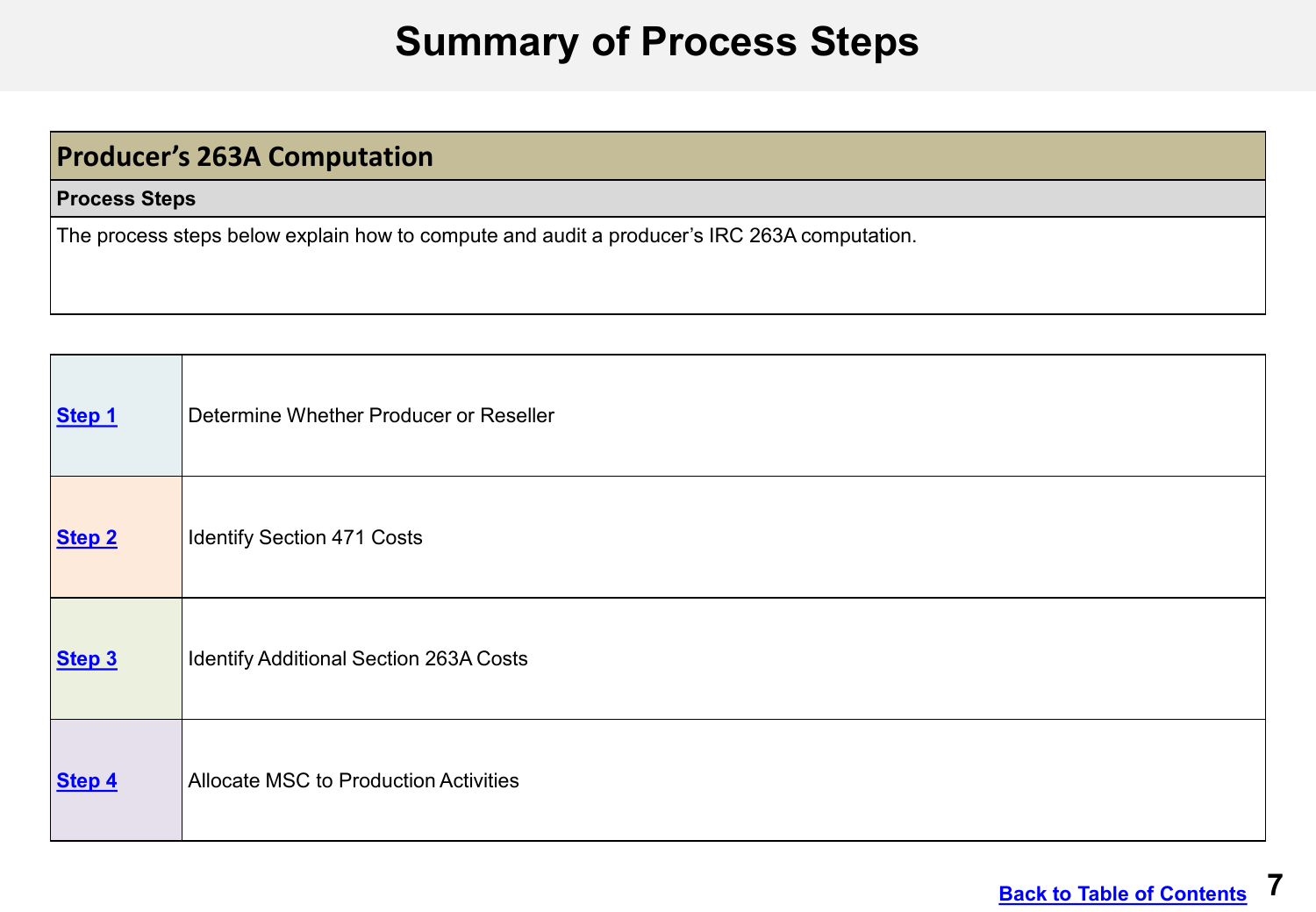## **Summary of Process Steps (Cont'd)**

### **Producer's 263A Computation**

#### **Process Steps**

The process steps below explain how to compute and audit a producer's IRC 263A computation.

| Step 5 | Capitalize 263A Costs to Ending Inventory |
|--------|-------------------------------------------|
| Step 6 | Evaluate the Taxpayer's Method            |
| Step 7 | Impose a Change in Accounting Method      |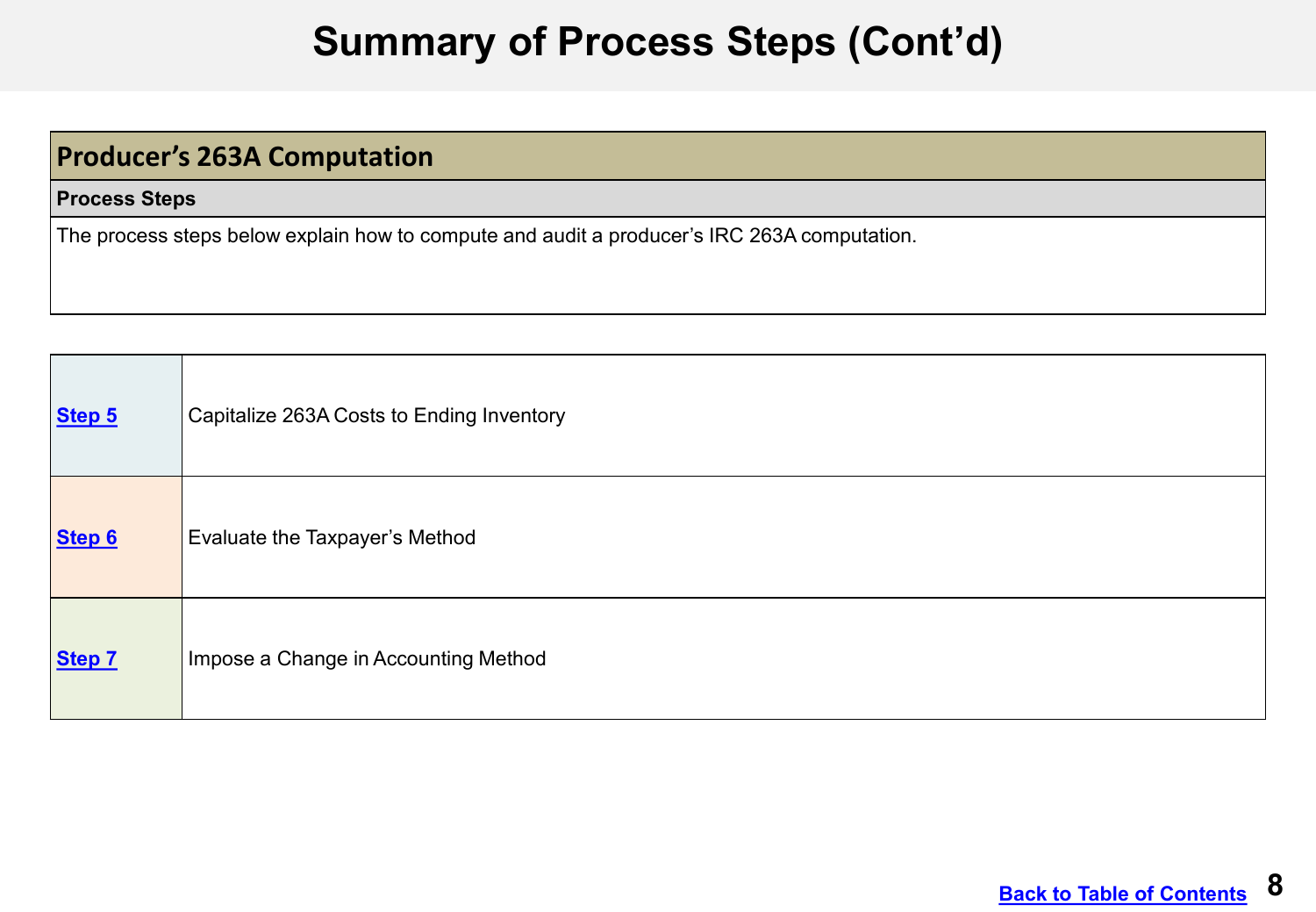### **Step 1: Determine Whether Producer or Reseller**

<span id="page-8-0"></span>

| <b>Producer's 263A Computation</b>     |  |
|----------------------------------------|--|
| Step 1                                 |  |
| Determination of Producer or Reseller. |  |

| <b>Considerations</b>                                                                                                                                                                                                                                                                                                                                                                                                                                                  | <b>Resources</b>                |
|------------------------------------------------------------------------------------------------------------------------------------------------------------------------------------------------------------------------------------------------------------------------------------------------------------------------------------------------------------------------------------------------------------------------------------------------------------------------|---------------------------------|
| Producers buy goods and transform them into a sellable product, which they sell to their<br>customers for the purpose of making a profit. The Treasury Regulations define the term<br> "produce" as construct, build, install, manufacture, develop, improve, create, raise, or grow.<br>See Treas. Reg. 1.263A-2(a)(1)(i). Therefore, producers include farmers, manufacturers, and<br>construction companies.                                                        | ■ Treas. Reg. 1.263A-2(a)(1)(i) |
| <b>Examples of producers:</b><br>A taxpayer who improves real property it uses in its business.<br>$\vert$ = A taxpayer who creates a drawing for a greeting card that it produces.<br>$\vert$ • A taxpayer who manufactures widgets.<br>$\vert$ • A taxpayer who makes improvements to its property.<br>A taxpayer who constructs an asset used in its business (for example, a machine or<br>building).<br>$\vert$ • A taxpayer who grows a vegetable crop for sale. |                                 |
| A taxpayer may claim to be treated as a service provider or reseller to avoid IRC 263A<br>capitalization rules.                                                                                                                                                                                                                                                                                                                                                        |                                 |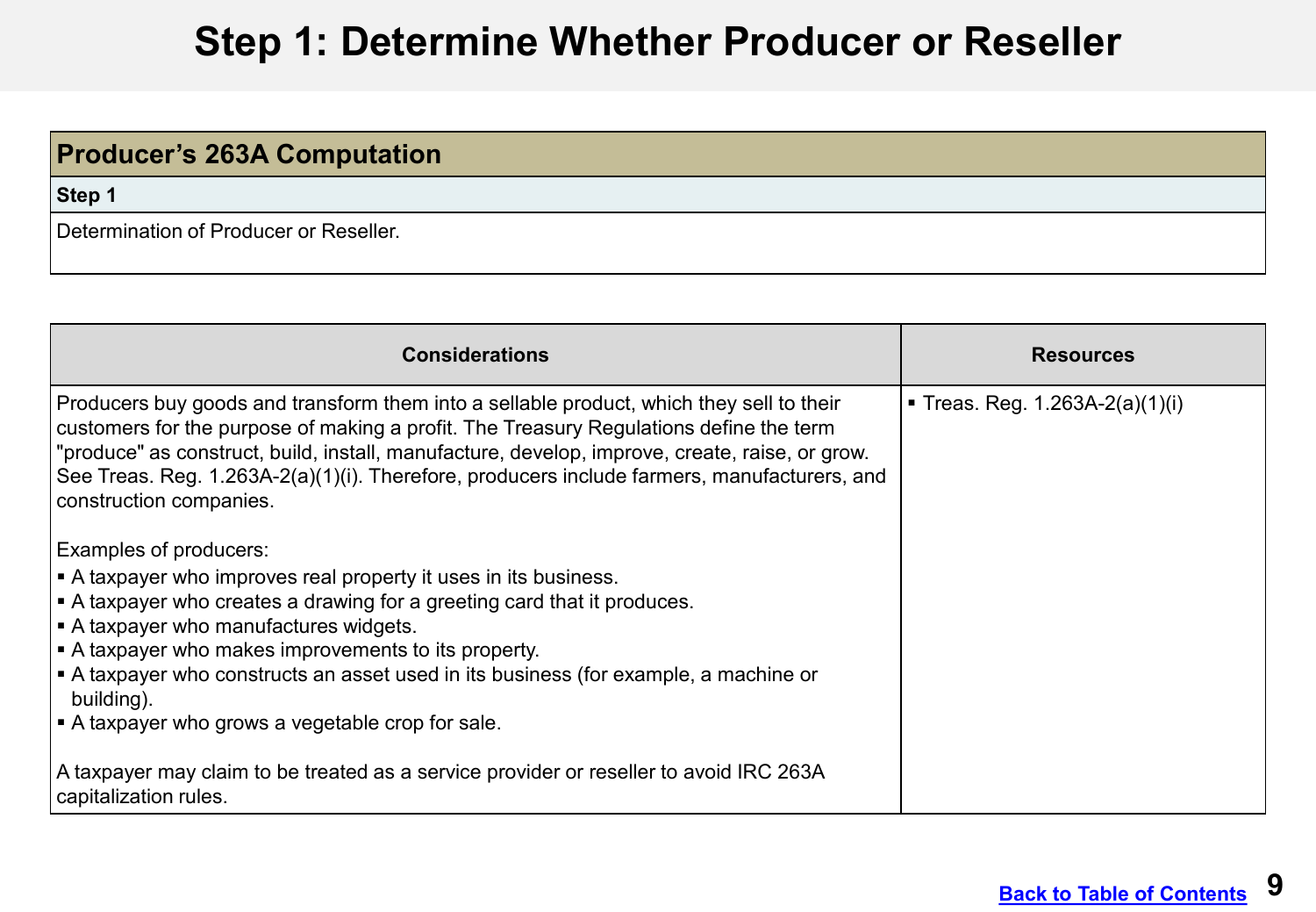#### **DRAFT Step 1: Determine Whether Producer or Reseller (cont'd)**

### **Producer's 263A Computation**

| <b>Considerations</b>                                                                                                                                                                                                                                                                                            | <b>Resources</b>                                                             |
|------------------------------------------------------------------------------------------------------------------------------------------------------------------------------------------------------------------------------------------------------------------------------------------------------------------|------------------------------------------------------------------------------|
| The taxpayer may make the following claims to avoid the capitalization of production costs<br>under IRC 263A:                                                                                                                                                                                                    | ■ Treas. Reg. 1.263A-1(b)(11)(ii)<br><b>Treas. Reg. 1.263A-1(b)(11)(iii)</b> |
| • Taxpayer is a service provider. The taxpayer may claim that any property provided to the<br>customer is de minimis and incident to the provision of services. For this claim to be<br>successful:                                                                                                              | ■ Treas. Reg. 1.263A-3(b)<br>■ Treas. Reg. 1.263A-3(a)(2)(iii)               |
| the taxpayer must meet the definition of a service provider set forth in Treas. Reg.<br>$1.263A-1(b)(11)(ii);$                                                                                                                                                                                                   |                                                                              |
| the property must not be inventory in the hands of the taxpayer; and<br>the property must be de minimis and provided incident to services as set forth in Treas.<br>Reg. 1.263A-1(b)(11)(iii).                                                                                                                   |                                                                              |
| ■ Taxpayer is only a reseller. For this claim to be successful, the taxpayer must not produce<br>any property.                                                                                                                                                                                                   |                                                                              |
| • Taxpayer is a small reseller with only de minimis production activities. For this claim to be<br>successful, the taxpayer must be a small reseller within the meaning of Treas. Reg. 1.263A-<br>3(b) and the property produced must be de minimis within the meaning of Treas. Reg.<br>$1.263A-3(a)(2)(iii)$ . |                                                                              |
| Producers must apply IRC 263A unless an exception applies; for example, the small business<br>taxpayer exception previously described.                                                                                                                                                                           |                                                                              |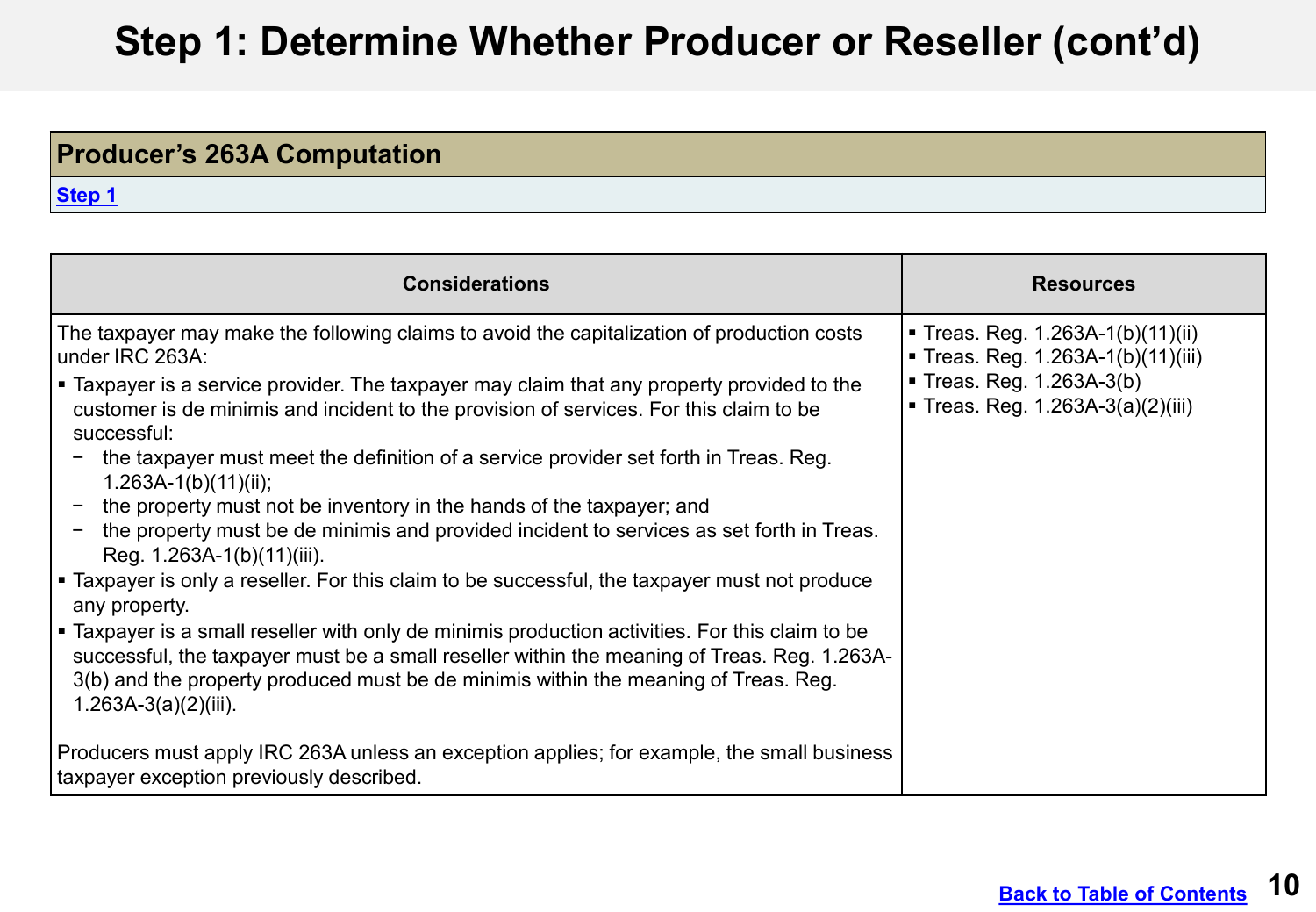## **Step 2: Identify Section 471 Costs**

### <span id="page-10-0"></span>**Producer's 263A Computation**

**Step 2**

Identify Section 471 costs.

| <b>Considerations</b>                                                                                                                                                                                                                                                                                                                                                                | <b>Resources</b>                                                                                                                              |
|--------------------------------------------------------------------------------------------------------------------------------------------------------------------------------------------------------------------------------------------------------------------------------------------------------------------------------------------------------------------------------------|-----------------------------------------------------------------------------------------------------------------------------------------------|
| Under IRC 263A, taxpayers must capitalize their direct costs and an allocable share of their<br>indirect costs to property they produce. To determine these capitalizable costs, taxpayers<br>must allocate or apportion costs to various activities, including production activities.<br>Examiners must properly identify both section 471 costs and additional section 263A costs. | <b>- IRC 263A</b><br>$\blacksquare$ IRC 471<br>Treas. Reg. 1.471-11(b)(2)<br>■ Treas. Reg. $1.471-11(c)(2)$<br>■ Treas. Reg. $1.263A-1(e)(2)$ |
| The following are section 471 costs:<br>$\vert$ • All direct production costs (Treas. Reg.1.471-11(b)(2))<br><b>EXECUTE:</b> Certain indirect production costs (Treas. Reg. 1.471-11(c)(2))                                                                                                                                                                                          |                                                                                                                                               |
| Direct production costs include direct materials and direct labor (Treas. Reg. 1.263A-1(e)(2)).                                                                                                                                                                                                                                                                                      |                                                                                                                                               |
| Direct materials costs include the cost of those materials that become an integral part of<br>specific property produced and materials that are consumed in the ordinary course of<br>production and that can be identified or associated with units or groups of units of property<br>produced.                                                                                     |                                                                                                                                               |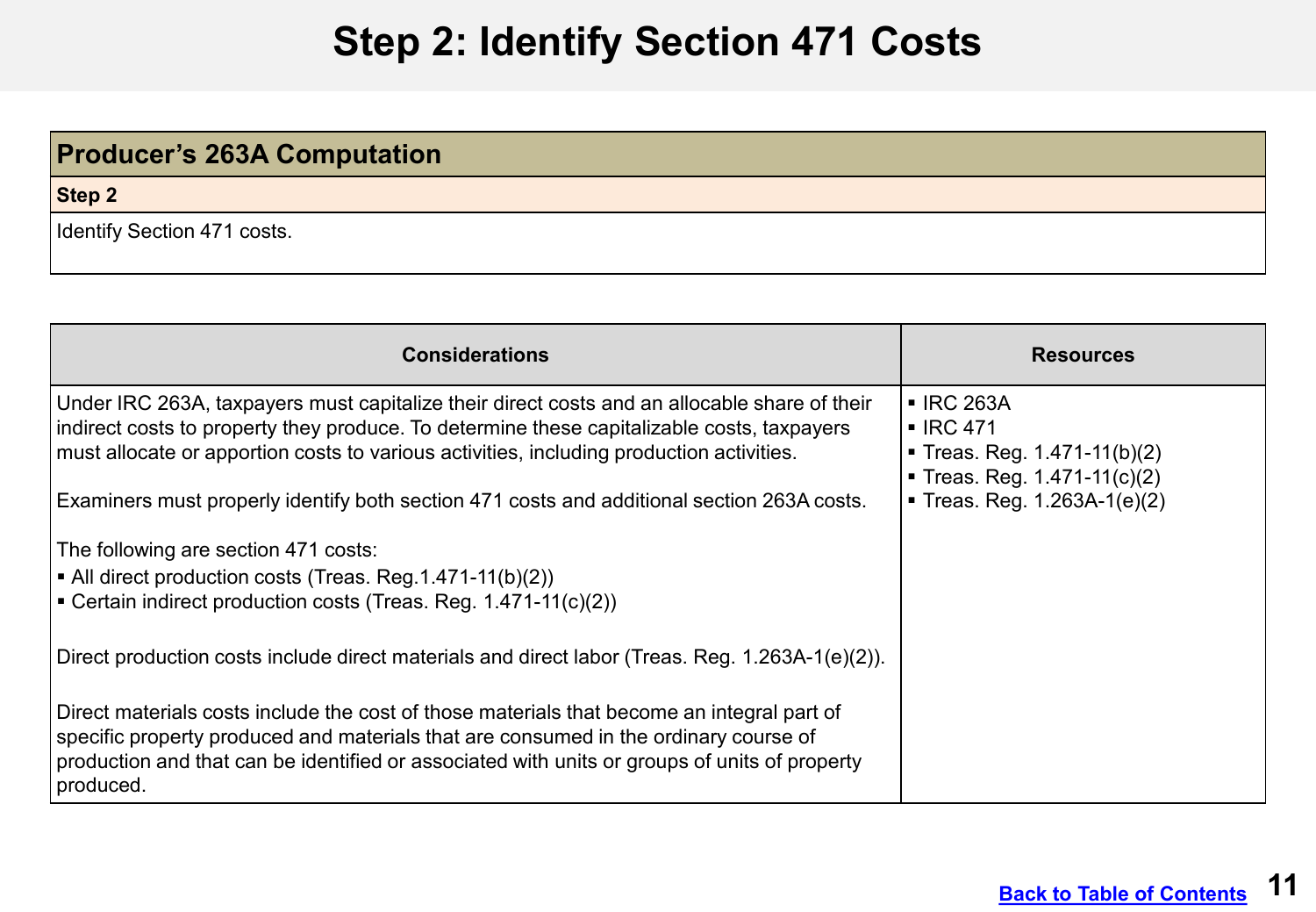## **Step 2: Identify Section 471 Costs (cont'd)**

### **Producer's 263A Computation**

| <b>Considerations</b>                                                                                                                                                                                                                                                                                                                                                                                                                                                                                                                                                                                                                                                                                                   | <b>Resources</b>                                                     |
|-------------------------------------------------------------------------------------------------------------------------------------------------------------------------------------------------------------------------------------------------------------------------------------------------------------------------------------------------------------------------------------------------------------------------------------------------------------------------------------------------------------------------------------------------------------------------------------------------------------------------------------------------------------------------------------------------------------------------|----------------------------------------------------------------------|
| Direct labor costs include the costs of labor that can be identified or associated with units or<br>groups of units of specific property produced.<br>For property produced, indirect costs are all costs other than direct material and direct labor<br>costs. For property acquired for resale, indirect costs are all costs other than acquisition<br>costs. Taxpayers subject to IRC 263A must capitalize all indirect costs properly allocable to<br>property it produces or property it acquires for resale. Indirect costs are properly allocable to<br>property when the costs directly benefit or are incurred because of the performance of<br>production or resale activities. (Treas. Reg. 1.263A-1(e)(3)). | ■ IRC 263A<br>$\blacksquare$ IRC 471<br>■ Treas. Reg. 1.263A-1(e)(3) |
| When considering section 471 and additional section 263A costs, there are two groups of<br>taxpayers. The first group comprises taxpayers in existence prior to the enactment of IRC<br>263A, with a tax year beginning on or before 12/31/1986, (a member of this group is a "pre-<br>enactment taxpayer"). The second group comprises taxpayers who came into existence after<br>IRC 263A's enactment, a member of which hereafter is referred to as a "post-enactment"<br>taxpayer." In certain circumstances, section 471 costs and additional section 263A costs may<br>be the same capitalizable costs.                                                                                                           |                                                                      |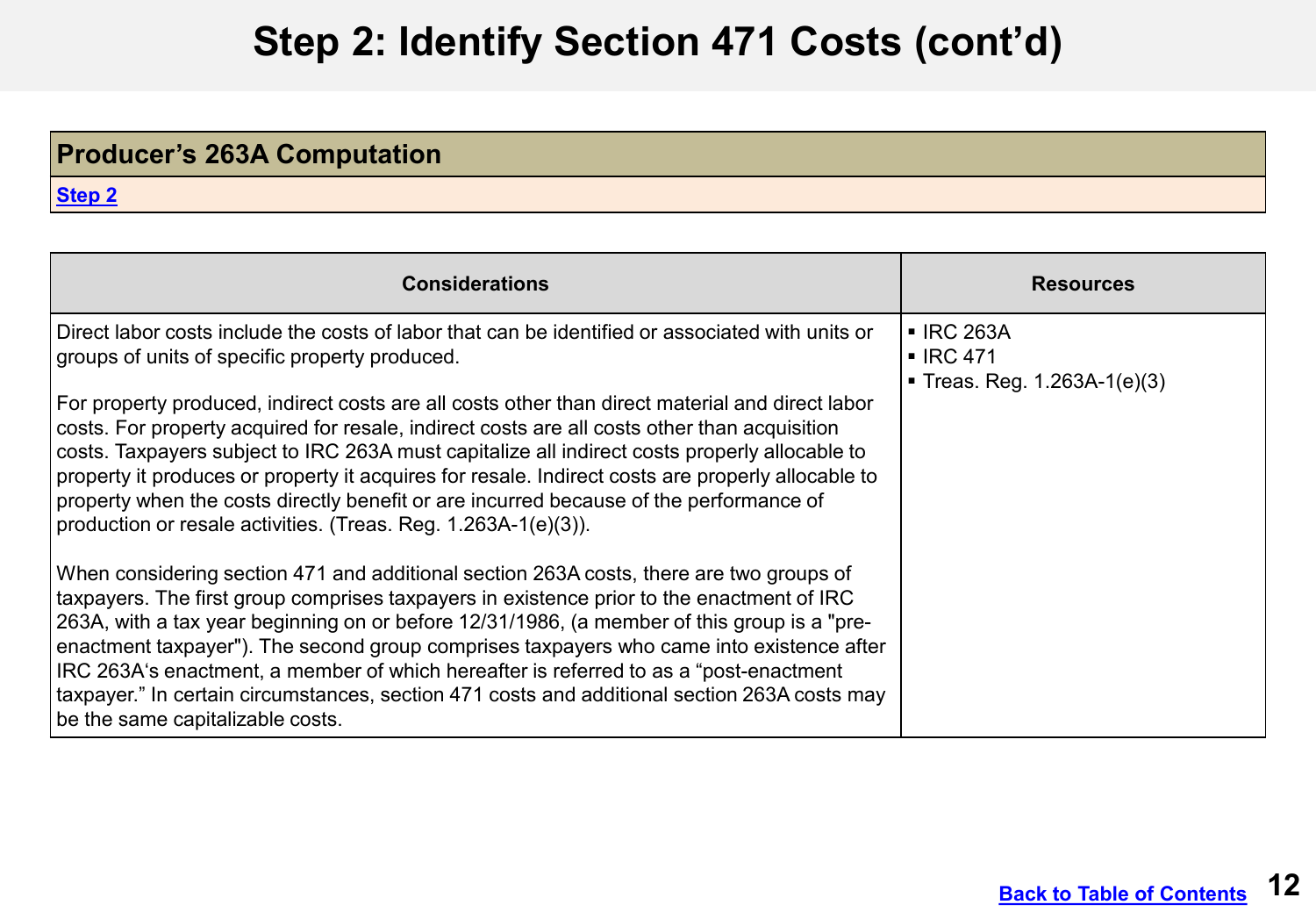## **Step 2: Identify Section 471 Costs (cont'd) <sup>2</sup>**

### **Producer's 263A Computation**

| <b>Considerations</b>                                                                                                                                                                                                                                                                                                                                                                                                                                                                                                                                                                                                                        | <b>Resources</b>                                                                       |
|----------------------------------------------------------------------------------------------------------------------------------------------------------------------------------------------------------------------------------------------------------------------------------------------------------------------------------------------------------------------------------------------------------------------------------------------------------------------------------------------------------------------------------------------------------------------------------------------------------------------------------------------|----------------------------------------------------------------------------------------|
| For tax years beginning before November 20, 2018, determine if the taxpayer is pre-<br>enactment or post-enactment for purposes of identifying section 471 costs.                                                                                                                                                                                                                                                                                                                                                                                                                                                                            | <b>- IRC 263A</b><br>$\blacksquare$ IRC 471                                            |
| Section 471 Costs for Pre-enactment Taxpayer                                                                                                                                                                                                                                                                                                                                                                                                                                                                                                                                                                                                 | Treas. Reg. $1.263A-1(d)(2)(i)$<br>Treas. Reg. $1.471-2(f)(7)$<br>Treas. Reg. 1.471-11 |
| IRC 471 applies to tangible personal property a taxpayer produces and sells in the ordinary<br>course of its trade or business. Accordingly, IRC 471 does not apply to the costs a taxpayer is<br>required to capitalize to the basis of capital assets.                                                                                                                                                                                                                                                                                                                                                                                     |                                                                                        |
| Prior to the enactment of IRC 263A, a taxpayer's section 471 costs are the costs the taxpayer<br>capitalized immediately prior to the effective date of IRC 263A (tax years beginning after<br>December 31, 1986). See Treas. Reg. 1.263A-1(d)(2)(i).                                                                                                                                                                                                                                                                                                                                                                                        |                                                                                        |
| For a pre-enactment taxpayer, section 471 costs include costs the law did not require a<br>taxpayer to capitalize. For example, if a taxpayer capitalized advertising to inventory, it would<br>be a section 471 cost for IRC 263A purposes. In addition, if the taxpayer used the prime cost<br>method and only included direct materials and direct labor in inventory, the taxpayer's section<br>471 costs would be limited to direct materials and direct labor. When a pre-enactment<br>taxpayer does not include an indirect cost such as rent in its section 471 costs, the rent<br>expense would be an additional section 263A cost. |                                                                                        |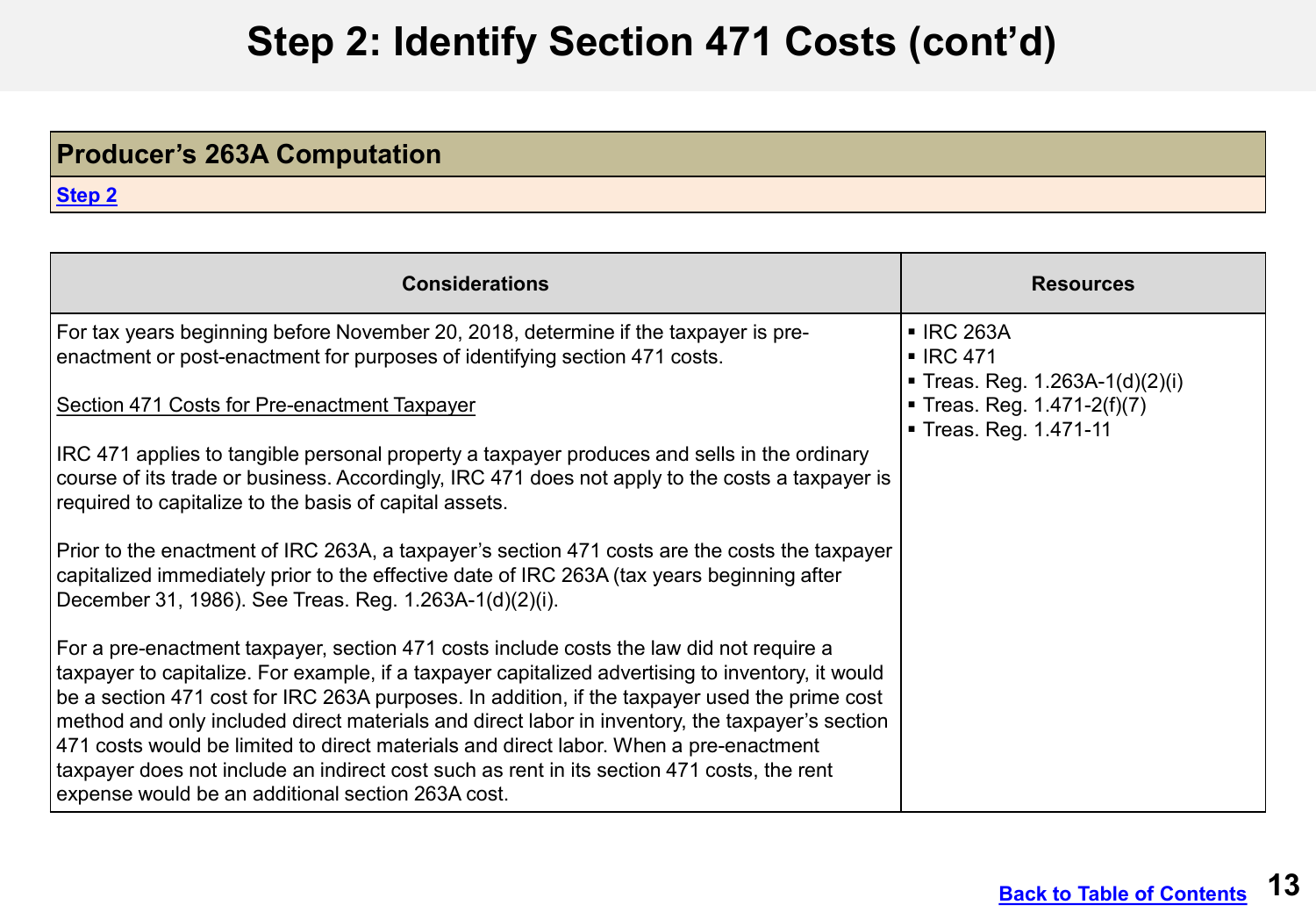## **Step 2: Identify Section 471 Costs (cont'd) <sup>3</sup>**

### **Producer's 263A Computation**

| <b>Considerations</b>                                                                                                                                                                                                                                                                                                                                                                                                                                                                                                                                       | <b>Resources</b>                                                                                                                                                        |
|-------------------------------------------------------------------------------------------------------------------------------------------------------------------------------------------------------------------------------------------------------------------------------------------------------------------------------------------------------------------------------------------------------------------------------------------------------------------------------------------------------------------------------------------------------------|-------------------------------------------------------------------------------------------------------------------------------------------------------------------------|
| Section 471 Costs for Post-enactment Taxpayer<br>For a post-enactment taxpayer ("new taxpayer"), section 471 costs are acquisition or<br>production costs, other than interest that the taxpayer would have been required to capitalize<br>if the taxpayer had been in existence immediately prior to December 31, 1986, the effective<br>date of IRC 263A. See Treas. Reg. 1.263A-1(d)(2)(ii).                                                                                                                                                             | <b>- IRC 263A</b><br>$\blacksquare$ IRC 471<br>■ Treas. Reg. 1.263A-1(d)(2)(ii)<br>Audit Tool - Job Aid - Section 471<br>and Additional 263A Costs for 263A<br>Purposes |
| Thus, a taxpayer's section 471 costs are costs it was required to include in inventory costs as<br>detailed in Treas. Reg. 1.471-11. Consequently, if a new taxpayer uses the prime cost method<br>per Treas. Reg. 1.471-2(f)(7), the new taxpayer's section 471 costs are not limited to direct<br>materials and direct labor. For example, when a new taxpayer does not include an<br>inventoriable indirect cost such as rent in its section 471 costs, an adjustment should be<br>made to section 471 costs in inventory and not to section 263A costs. |                                                                                                                                                                         |
| You can find additional resources for the determination of pre- and post- enactment taxpayer<br>section 471 costs in the Job aid - Section 471 and Additional 263A Costs for 263A Purposes.                                                                                                                                                                                                                                                                                                                                                                 |                                                                                                                                                                         |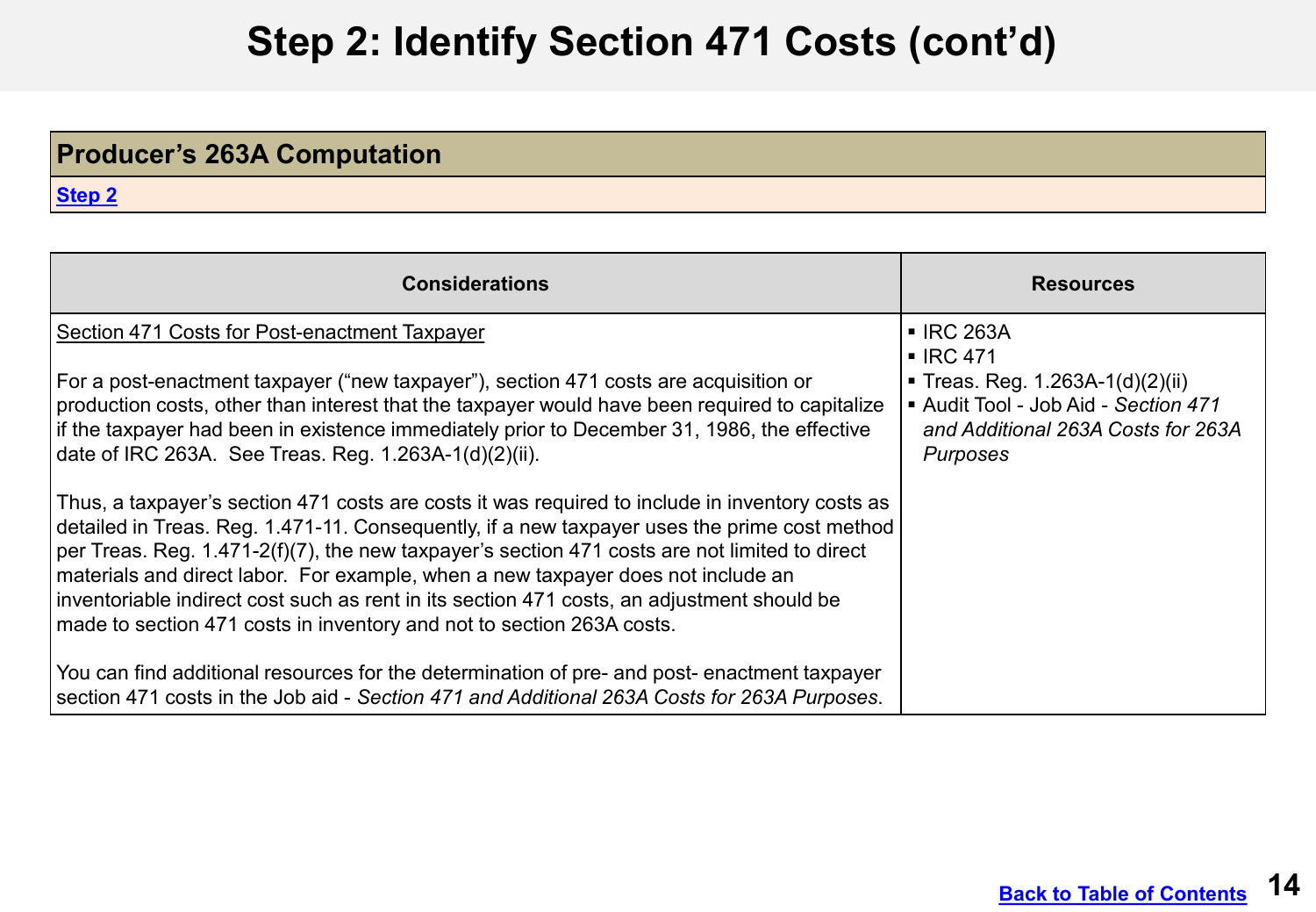## **Step 3: Identify Additional Section 263A Costs**

<span id="page-14-0"></span>

| <b>Producer's 263A Computation</b>     |
|----------------------------------------|
| Step 3                                 |
| Identify Additional Section 263A costs |

| <b>Considerations</b>                                                                                                                                                                                                                                                                                                                                                                                                                                                                                                                                                        | <b>Resources</b>                                                   |
|------------------------------------------------------------------------------------------------------------------------------------------------------------------------------------------------------------------------------------------------------------------------------------------------------------------------------------------------------------------------------------------------------------------------------------------------------------------------------------------------------------------------------------------------------------------------------|--------------------------------------------------------------------|
| Section 263A costs are the sum of the taxpayer's section 471 costs, additional section 263A<br>costs, and interest capitalizable under IRC 263A(f). See Treas. Reg. 1.263A-1(d)(4).                                                                                                                                                                                                                                                                                                                                                                                          | ■ IRC 263A<br>$\blacksquare$ IRC 263A(f)<br>$\blacksquare$ IRC 471 |
| For pre-enactment taxpayers, additional section 263A costs are the costs (other than interest)<br>a taxpayer is required to capitalize under IRC 263A, which the taxpayer did not capitalize<br>under its method of accounting for tax years beginning before January 1, 1987. See Treas.<br>Reg. 1.263A-1(d)(3). These costs consist of indirect and service costs. See Treas. Reg.<br>1.263A-1(d)(3). When a pre-enactment taxpayer does not include an indirect cost such as<br>rent in its section 471 costs, the rent expense would be an additional section 263A cost. | ■ Treas. Reg. $1.263A-1(d)(3)$                                     |
| For post-enactment taxpayers, additional section 263A costs are the costs (other than<br>interest) a taxpayer must capitalize under IRC 263A, which the taxpayer would not have been<br>required to capitalize if the taxpayer had been in existence prior to tax years beginning before<br>January 1, 1987. See Treas. Reg. 1.263A-1(d)(3). For example, when a new taxpayer does<br>not include an indirect cost such as rent in its section 471 costs, an adjustment should be<br>made to section 471 costs in inventory and not to section 263A costs.                   |                                                                    |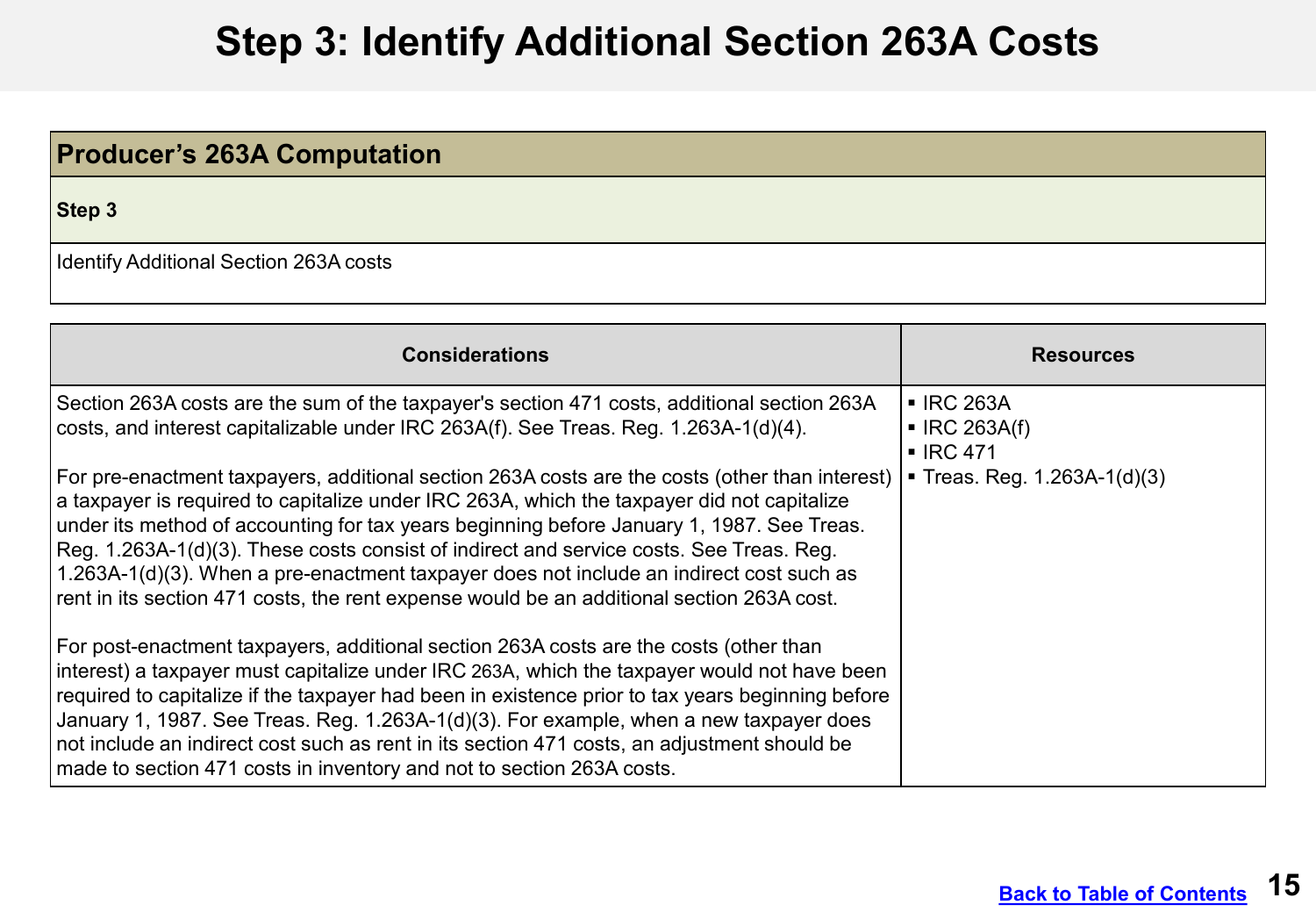## **Step 3: Identify Additional Section 263A Costs (cont'd)**

### **Producer's 263A Computation**

| <b>Considerations</b>                                                                                                                                                                                                                                                                                                                                                                                                  | <b>Resources</b>                                                                                                    |
|------------------------------------------------------------------------------------------------------------------------------------------------------------------------------------------------------------------------------------------------------------------------------------------------------------------------------------------------------------------------------------------------------------------------|---------------------------------------------------------------------------------------------------------------------|
| Taxpayers subject to IRC 263A must capitalize all direct costs and certain indirect costs<br>properly allocable to property it produces (see Treas. Reg. 1.263A-1(e)(1)), without regard to<br>whether the taxpayer incurs the costs before, during, or after the production period. See<br>Treas. Reg. 1.263A-2(a)(3). Note: section 471 costs are inventoriable when incurred during<br>the production process only. | $\blacksquare$ IRC 263A<br>$\blacksquare$ IRC 471<br>■ Treas. Reg. $1.263A-1(e)(1)$<br>■ Treas. Reg. 1.263A-2(a)(3) |
| <b>Pre-production Costs</b>                                                                                                                                                                                                                                                                                                                                                                                            |                                                                                                                     |
| If a taxpayer holds property for future production, the taxpayer must capitalize direct and<br>indirect costs allocable to such property (e.g., purchasing, storage, handling, and other costs),<br>even though production has not begun.                                                                                                                                                                              |                                                                                                                     |
| If the taxpayer does not hold property for production, the taxpayer must allocate and<br>capitalize indirect costs incurred prior to the beginning of the production period to the property<br>if, at the time the taxpayer incurs the costs, it is reasonably likely that production will occur at<br>some future date.                                                                                               |                                                                                                                     |
| Thus, for example, a manufacturer must capitalize the costs of storing and handling raw<br>materials before the raw materials are used for production.                                                                                                                                                                                                                                                                 |                                                                                                                     |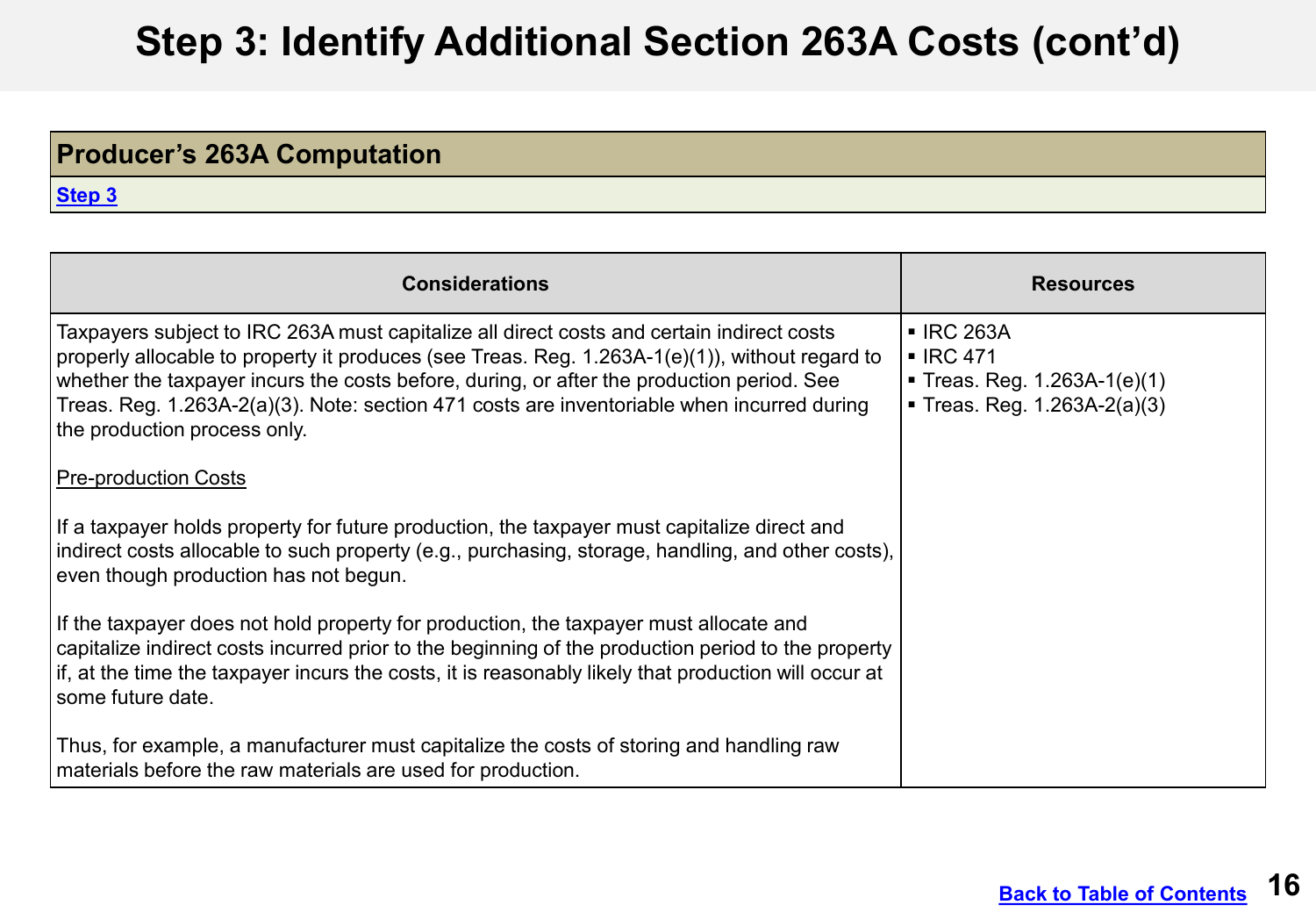#### **DRAFT Step 3: Identify Additional Section 263A Costs (cont'd) <sup>2</sup>**

### **Producer's 263A Computation**

| <b>Considerations</b>                                                                                                                                                                                                                                                                                                                                                                                                                                       | <b>Resources</b> |
|-------------------------------------------------------------------------------------------------------------------------------------------------------------------------------------------------------------------------------------------------------------------------------------------------------------------------------------------------------------------------------------------------------------------------------------------------------------|------------------|
| <b>Post-production Costs</b>                                                                                                                                                                                                                                                                                                                                                                                                                                |                  |
| Generally, producers must capitalize all indirect costs incurred after completion of production<br>that are allocable to the property produced. Thus, for example, storage and handling costs<br>incurred after production while holding the property for sale must be capitalized to the<br>property produced.                                                                                                                                             |                  |
| <b>Service Costs</b>                                                                                                                                                                                                                                                                                                                                                                                                                                        |                  |
| A service cost is an indirect cost (such as general and administrative costs) that a taxpayer<br>incurs within a service department or function. A department that provides direct labor is not a<br>service department because direct labor that can be identified or associated with property<br>produced should be allocated to such property. Examples of service departments include<br>Accounting, Human Resources, Legal and Information Technology. |                  |
| Service costs can be capitalizable, deductible or mixed service costs. Capitalizable service<br>costs are costs that directly benefit or are incurred because of the production or resale<br>activities. For example, the accounting department may employ a plant accountant whose job<br>is specific to the production or resale activity.                                                                                                                |                  |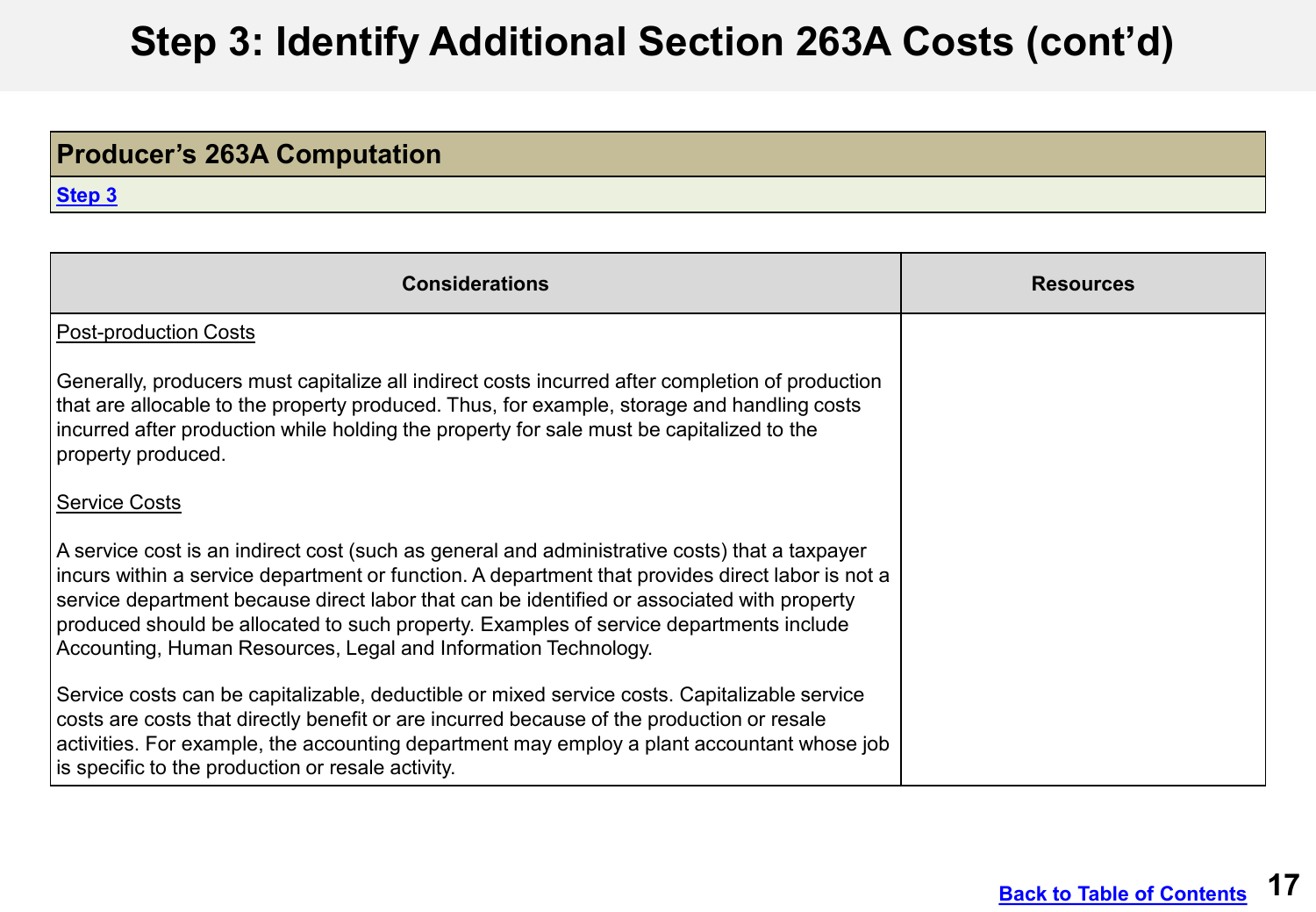#### **DRAFT Step 3: Identify Additional Section 263A Costs (cont'd) <sup>3</sup>**

### **Producer's 263A Computation**

| <b>Considerations</b>                                                                                                                                                                                                                                                                                                                                                                                                                                                                                                             | <b>Resources</b>                                                                                                                                           |
|-----------------------------------------------------------------------------------------------------------------------------------------------------------------------------------------------------------------------------------------------------------------------------------------------------------------------------------------------------------------------------------------------------------------------------------------------------------------------------------------------------------------------------------|------------------------------------------------------------------------------------------------------------------------------------------------------------|
| Service Costs (cont'd)<br>Deductible service costs include costs that departments responsible for overall management<br>incur. These costs are generally not allocable to production activities when no substantial cost<br>of such departments benefit a production activity. Overall management and policy<br>departments include those involved in insurance or risk management, internal audit,<br>marketing, selling or advertising.                                                                                         | ■ IRC 263A<br>■ Treas. Reg. 1.263A-1(d)(3)<br><b>Elssue Snapshot - Allocation of Mixed</b><br><b>Service Costs when Computing</b><br>Additional 263A costs |
| <b>Mixed Service Costs</b>                                                                                                                                                                                                                                                                                                                                                                                                                                                                                                        |                                                                                                                                                            |
| Mixed service costs (MSC) are a subset of additional section 263A costs and are a type of<br>indirect cost requiring capitalization under IRC 263A. See Treas. Reg. 1.263A-1(d)(3). MSC<br>are service costs that are partially allocable to production activities and partially allocable to<br>non-production activities (for example, Accounting, IT, and Security Departments). These<br>departments benefit and support manufacturing operations even though they are not directly<br>involved in the manufacturing process. |                                                                                                                                                            |
| See the Issue Snapshot – Allocation of Mixed Service Costs when Computing Additional<br>263A costs for additional information on mixed service cost allocations.                                                                                                                                                                                                                                                                                                                                                                  |                                                                                                                                                            |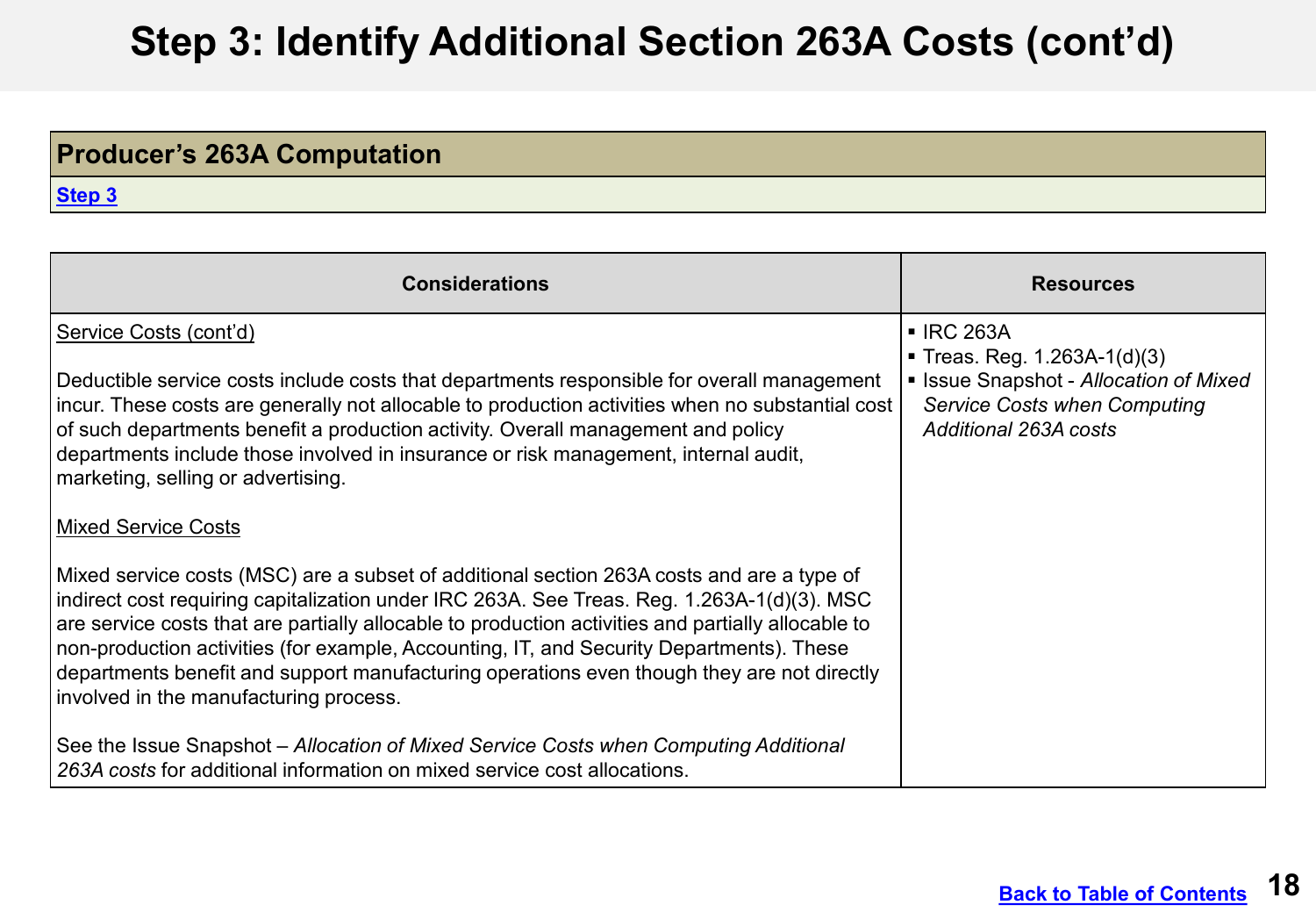## **Step 4: Allocate MSC to Production Activities**

# <span id="page-18-0"></span>**Producer's 263A Computation Step 4** Allocate MSC to production activities.

| <b>Considerations</b>                                                                                                                                                                                                                                                                                                                                                                        | <b>Resources</b>                                                             |
|----------------------------------------------------------------------------------------------------------------------------------------------------------------------------------------------------------------------------------------------------------------------------------------------------------------------------------------------------------------------------------------------|------------------------------------------------------------------------------|
| Generally, the taxpayer will use the simplified service cost method (SSCM) to allocate MSC<br>between production and non-production activities using the labor-based allocation ratio or the<br>production cost allocation ratio. See Treas. Reg. 1.263A-1(h)(4) and (5). The taxpayer<br>multiplies its total MSC by the allocation ratio to obtain MSC allocable to production activities. | ■ IRC 263A<br>■ Treas. Reg. 1.263A-1(h)(4)<br>■ Treas. Reg. $1.263A-1(h)(5)$ |
| The labor-based allocation ratio formula is:                                                                                                                                                                                                                                                                                                                                                 |                                                                              |
| Section 263A Labor Costs*<br>Total Labor Costs **                                                                                                                                                                                                                                                                                                                                            |                                                                              |
| *Section 263A labor costs are the total labor costs (excluding labor costs included in mixed<br>service costs) the taxpayer incurs during the tax year that are allocable to property produced<br>and property acquired for resale under IRC 263A.                                                                                                                                           |                                                                              |
| **Total labor costs are the total labor costs (excluding labor costs included in mixed service<br>costs) the taxpayer incurs during the tax year.                                                                                                                                                                                                                                            |                                                                              |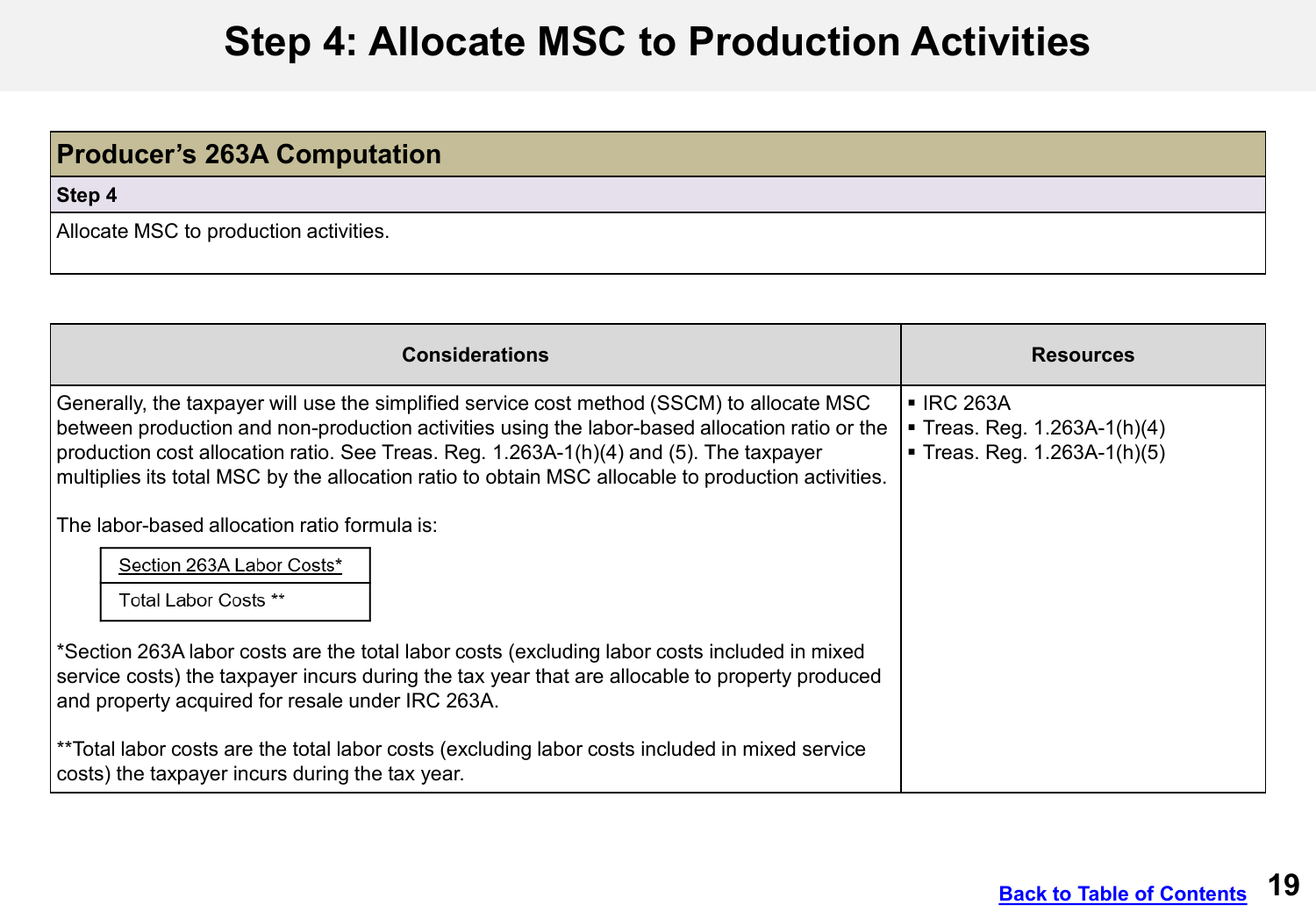## **Step 4: Allocate MSC to Production Activities (cont'd)**

### **Producer's 263A Computation**

| <b>Considerations</b>                                                                                                                                                                                                                                                                                                                                                                                                                                                                                                                                                                         | <b>Resources</b>                                 |
|-----------------------------------------------------------------------------------------------------------------------------------------------------------------------------------------------------------------------------------------------------------------------------------------------------------------------------------------------------------------------------------------------------------------------------------------------------------------------------------------------------------------------------------------------------------------------------------------------|--------------------------------------------------|
| The production cost allocation ratio formula is:<br>Section 263A production costs *<br>Total costs **                                                                                                                                                                                                                                                                                                                                                                                                                                                                                         | ■ IRC 263A<br>Treas. Reg. 1.263A-1(e)(3)(iii)(F) |
| *Section 263A production costs are the total costs (excluding mixed service costs and<br>interest) allocable to property produced (and property acquired for resale if the taxpayer is<br>also engaged in resale activities) under IRC 263A that taxpayer incurs during the tax year.<br>**Total costs are all costs (excluding mixed service costs and interest) the taxpayer incurs<br>during the taxable year. Total costs include all direct and indirect costs allocable to property<br>produced (and property acquired for resale if the taxpayer is also engaged in resale activities) |                                                  |
| and all other costs of the taxpayer's trade or business, including, but not limited to:<br>• salaries and other labor costs of all personnel,<br>• all depreciation taken for federal income tax purposes,<br>■ research and experimental expenditures,<br>■ selling, marketing, and distribution costs.                                                                                                                                                                                                                                                                                      |                                                  |
| Such costs do not include taxes described in paragraph Treas. Reg. 1.263A-1(e)(3)(iii)(F).                                                                                                                                                                                                                                                                                                                                                                                                                                                                                                    |                                                  |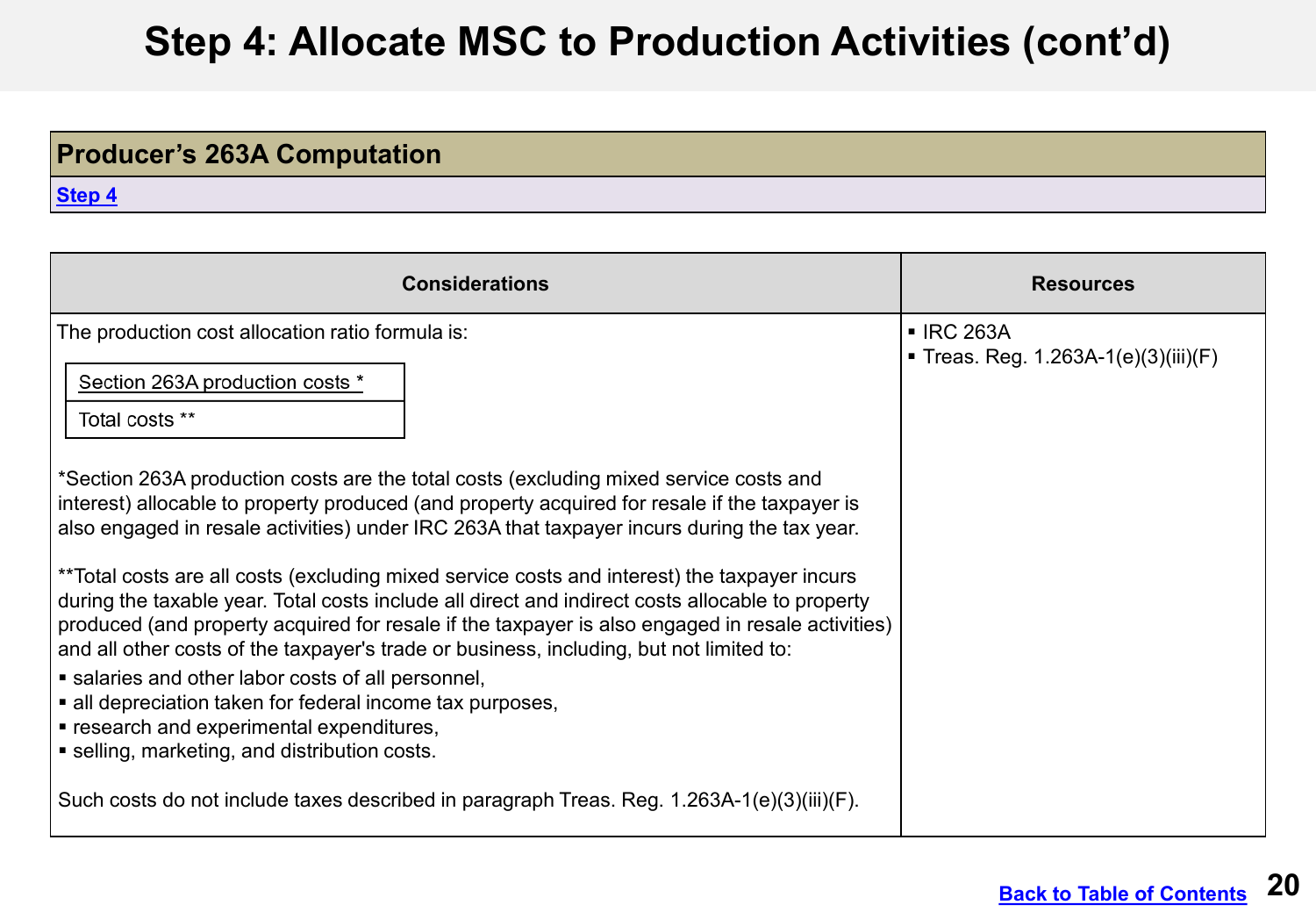## **Step 4: Allocate MSC to Production Activities (cont'd) <sup>2</sup>**

### **Producer's 263A Computation**

| <b>Considerations</b>                                                                                                                                                                                                                                                                                                                                                                                                                                                                                                                                                          | <b>Resources</b>                                                                                                                                   |
|--------------------------------------------------------------------------------------------------------------------------------------------------------------------------------------------------------------------------------------------------------------------------------------------------------------------------------------------------------------------------------------------------------------------------------------------------------------------------------------------------------------------------------------------------------------------------------|----------------------------------------------------------------------------------------------------------------------------------------------------|
| Treas. Reg. 1.263A-1(h)(6) defines total mixed service costs when the taxpayer elects the<br>SSCM to allocate the costs to production as follows:                                                                                                                                                                                                                                                                                                                                                                                                                              | Treas. Reg. 1.263A-1(h)(6)<br>Treas. Reg. $1.263A-1(e)(4)(ii)(C)$<br>Issue Snapshot - Identifying and                                              |
| Total MSC are the total costs of all departments or functions of the taxpayer's trade or<br>business that perform mixed service activities. See Treas. Reg. 1.263A-1(e)(4)(ii)(C) which<br>defines mixed service costs.                                                                                                                                                                                                                                                                                                                                                        | Allocating Costs under the Uniform<br>Capitalization Rules of IRC 263A.<br>Audit Tool - Job Aid - IRC 263A<br><b>Mixed Service Cost Allocation</b> |
| In determining total MSC, the taxpayer must include all costs incurred in its mixed service<br>departments and cannot exclude any otherwise deductible service costs. For example, if the<br>accounting department is a mixed service department, the taxpayer cannot exclude from its<br>total MSC the costs of personnel in the accounting department that perform services relating<br>to non-production activities (e.g., accounts receivable or customer billing activities). Instead,<br>the entire cost of the accounting department must be included in the total MSC. | <b>Methods</b><br><b>Example 3 Issue Snapshot - Allocation of Mixed</b><br><b>Service Costs when Computing</b><br><b>Additional 263A Costs</b>     |
| Determine which method the taxpayer used to allocate MSC. Taxpayers may use a variety of<br>methods to allocate MSC among property they produce. For example, two methods are the<br>"facts-and-circumstances" method and the SSCM. See Issue Snapshot - Identifying and<br>Allocating Costs under the Uniform Capitalization Rules of IRC 263A.                                                                                                                                                                                                                               |                                                                                                                                                    |
| Also see the following resources:<br>• Job Aid – IRC 263A Mixed Service Cost Allocation Methods<br>• Issue Snapshot – Allocation of Mixed Service Costs when Computing Additional 263A Costs                                                                                                                                                                                                                                                                                                                                                                                   |                                                                                                                                                    |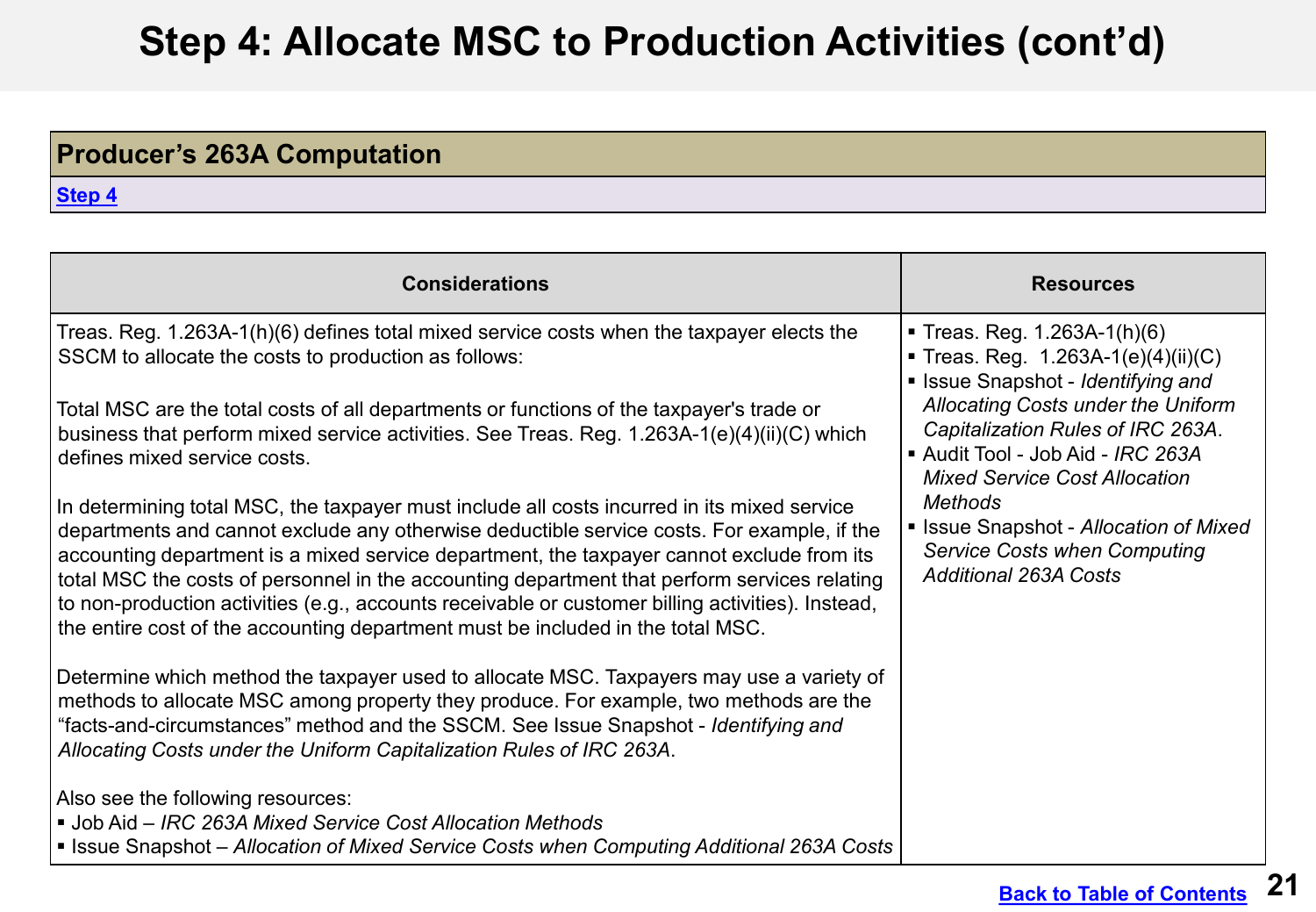## **Step 4: Allocate MSC to Production Activities (cont'd) <sup>3</sup>**

### **Producer's 263A Computation**

| <b>Considerations</b>                                                                                                                                                                                                                                                                                                                                                                                                                                                                                                                                                                                                                                                                                                                                                                                                                                                                                                                                                                                                                                                                                                                                                                     | <b>Resources</b> |
|-------------------------------------------------------------------------------------------------------------------------------------------------------------------------------------------------------------------------------------------------------------------------------------------------------------------------------------------------------------------------------------------------------------------------------------------------------------------------------------------------------------------------------------------------------------------------------------------------------------------------------------------------------------------------------------------------------------------------------------------------------------------------------------------------------------------------------------------------------------------------------------------------------------------------------------------------------------------------------------------------------------------------------------------------------------------------------------------------------------------------------------------------------------------------------------------|------------------|
| <b>Audit Techniques:</b>                                                                                                                                                                                                                                                                                                                                                                                                                                                                                                                                                                                                                                                                                                                                                                                                                                                                                                                                                                                                                                                                                                                                                                  |                  |
| • Sample and/or secure cost center reports (or similar reports), which should show the<br>activities and interaction of departments, department identification numbers, supervisors,<br>etc. This could lead to identification of potential cost related to production activities included<br>in certain cost centers/departments.<br>Review the activities of personnel in the taxpayer's various departments to determine the<br>MSC of the various mixed service departments.<br>Review the taxpayer's IRC 263A work papers and supporting documents. Ensure there are<br>allocations from administrative departments, such as accounting, human resources, IT, etc.<br>• Gather information about officers' activities. Officers involved in production activities should<br>have a portion of their salaries allocated to production. At times, the<br>shareholder/owner/president of a small company is greatly involved in the day-to-day<br>production or operation activities. Therefore, the taxpayer must capitalize the salary and<br>benefits of this officer, including the payroll taxes, because the officer's activities benefit the<br>production of personal property. |                  |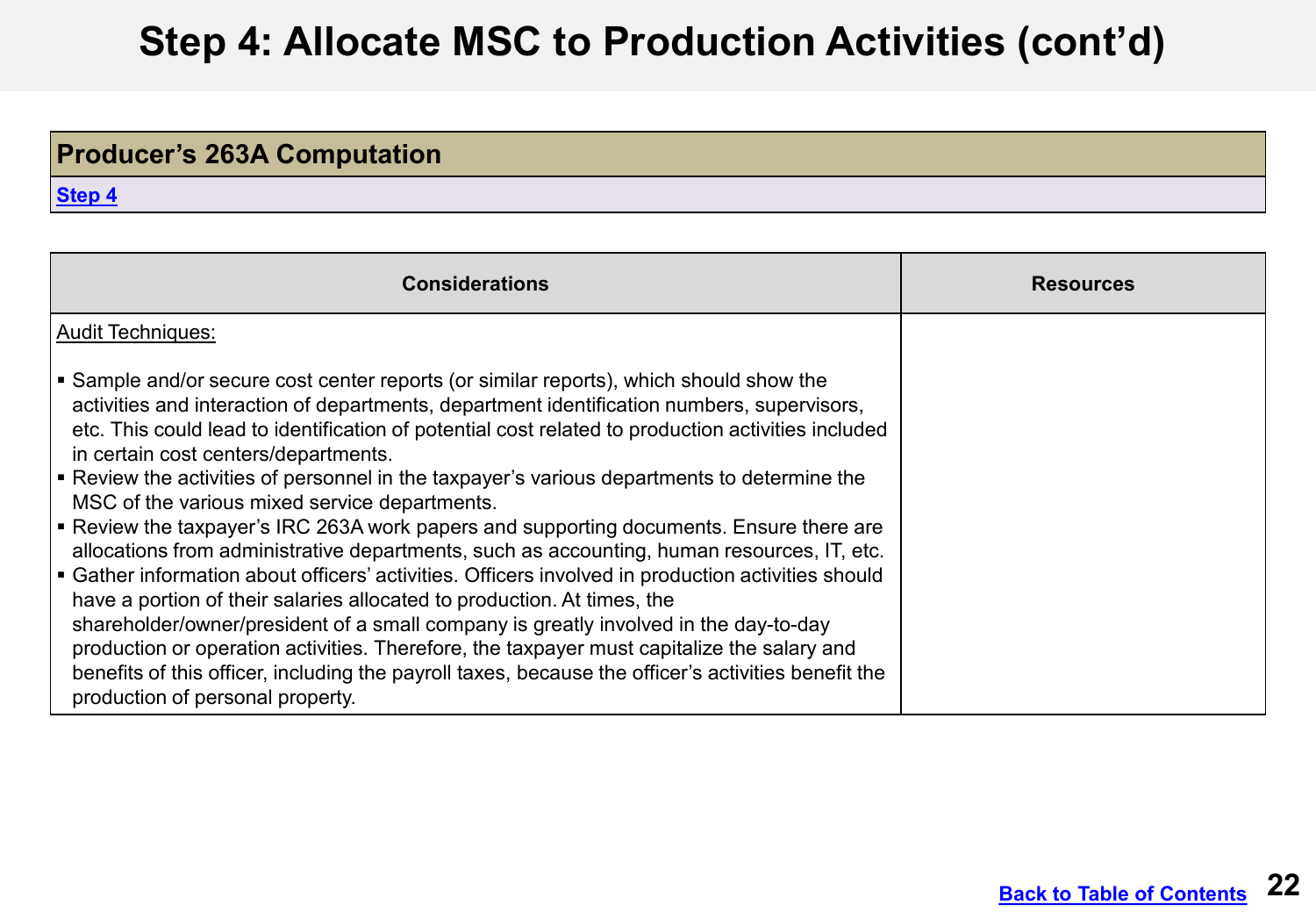## **Step 5: Capitalize 263A Costs to Ending Inventory**

<span id="page-22-0"></span>

| <b>Producer's 263A Computation</b>                 |
|----------------------------------------------------|
| Step 5                                             |
| Capitalize Section 263A costs to ending inventory. |

| <b>Considerations</b>                                                                                                                                                                                                                                                                                                                                                                         | <b>Resources</b>                                                           |
|-----------------------------------------------------------------------------------------------------------------------------------------------------------------------------------------------------------------------------------------------------------------------------------------------------------------------------------------------------------------------------------------------|----------------------------------------------------------------------------|
| The taxpayer may use a specific identification method, burden rate method, standard cost<br>method, the simplified production method, or any other reasonable method to allocate<br> additional section 263A costs to production activities. See Treas. Reg. 1.263A-1(f).                                                                                                                     | <b>- IRC 263A</b><br>$\blacksquare$ IRC 471<br>• Treas. Reg. $1.263A-1(f)$ |
| Once the taxpayer identifies additional section 263A costs and allocates them to the<br>production activity, the taxpayer must capitalize these costs to the items remaining in ending<br>inventory. Review the method the taxpayer used to make the allocation of costs to ending<br>inventory.                                                                                              |                                                                            |
| The Treasury Regulations set forth various detailed or specific (facts-and-circumstances) cost<br>allocation methods that taxpayers may use to allocate direct and indirect costs to property it<br>produced. In addition, in lieu of a facts-and-circumstances allocation method, taxpayers may<br>use the simplified production method. See Treas. Reg. 1.263A-1(f) for allocation methods. |                                                                            |
| The formula for the SPM multiplies the current year section 471 costs remaining on hand at<br>year-end by an absorption ratio.                                                                                                                                                                                                                                                                |                                                                            |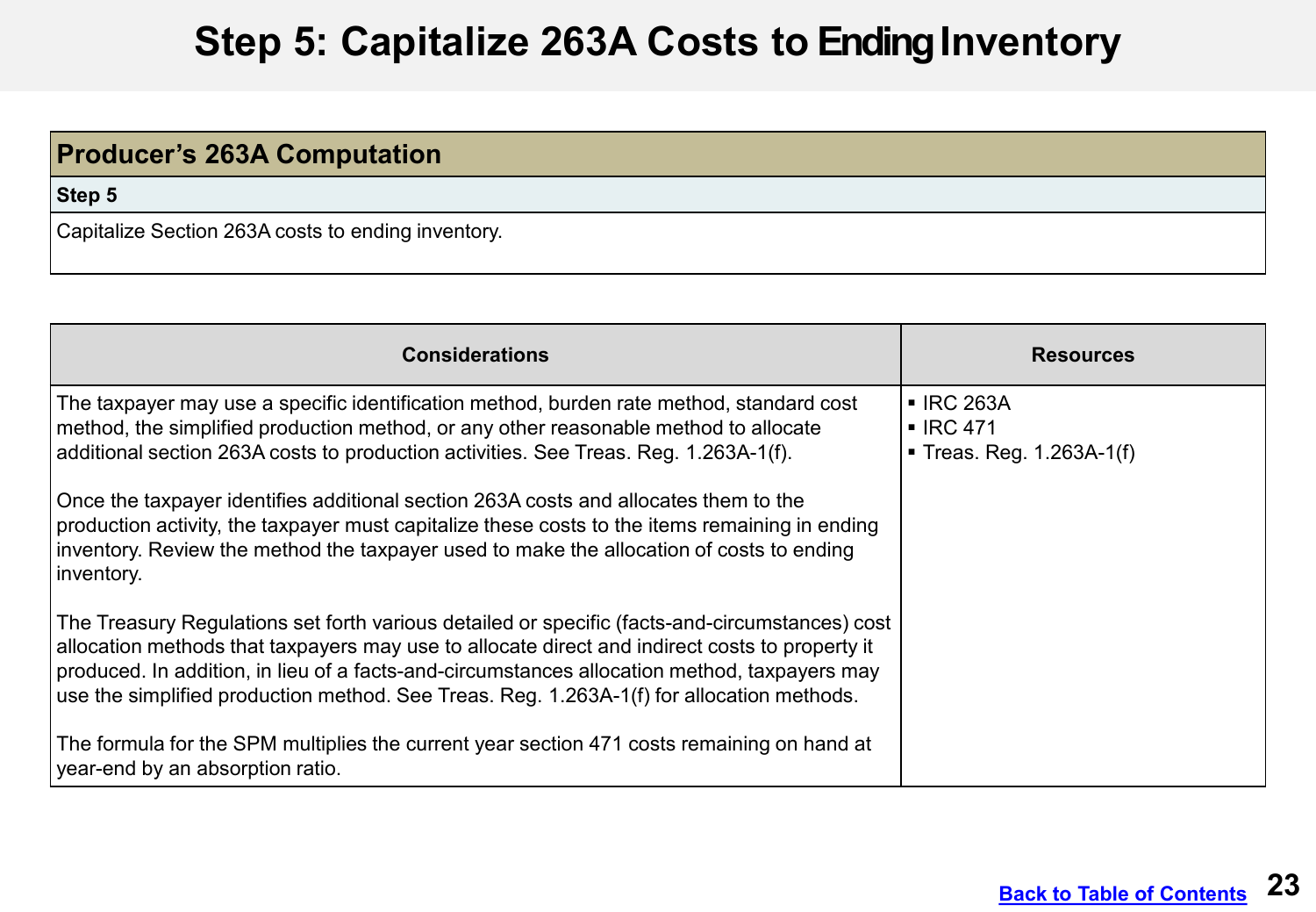#### **DRAFT Step 5: Capitalize 263A Costs to Ending Inventory (cont'd)**

### **Producer's 263A Computation**

| <b>Considerations</b>                                                                                                                                                                                                                                          | <b>Resources</b>                                                 |
|----------------------------------------------------------------------------------------------------------------------------------------------------------------------------------------------------------------------------------------------------------------|------------------------------------------------------------------|
| Treas. Reg. 1.263A-2(b)(3) provides for the Simplified Production Method (SPM).<br>The absorption ratio is calculated as follows:                                                                                                                              | <b>- IRC 263A</b><br>$\blacksquare$ IRC 471                      |
| Additional section 263A costs incurred during the taxable year *                                                                                                                                                                                               | ■ Treas. Reg. $1.263A-2(b)(3)$<br>■ Treas. Reg. $1.263A-1(d)(3)$ |
| Section 471 costs incurred during the taxable year **                                                                                                                                                                                                          | Treas. Reg. 1.263A-1(d)(2)(i)                                    |
| *Additional section 263A costs incurred during the taxable year are defined as the additional<br>section 263A costs described in Treas. Reg. 1.263A-1(d)(3) that a taxpayer incurs during its<br>current taxable year.                                         |                                                                  |
| **Section 471 costs incurred during the taxable year are defined as the section 471 costs<br>described in Treas. Reg. 1.263A-1(d)(2)(i) that a taxpayer incurs during its current taxable<br>year. See pre- and post-enactment taxpayer differences in Step 2. |                                                                  |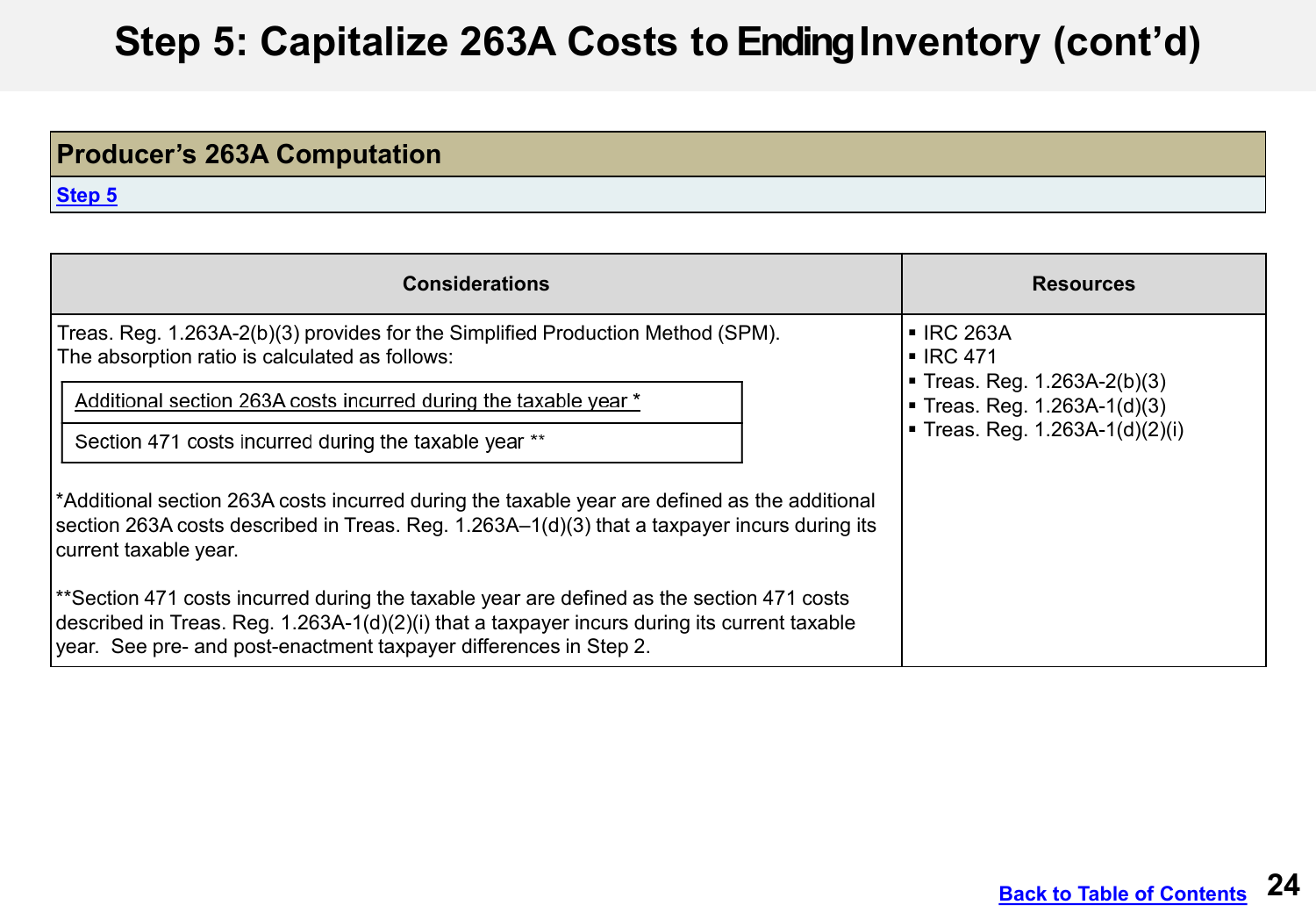#### **DRAFT Step 5: Capitalize 263A Costs to Ending Inventory (cont'd) <sup>2</sup>**

### **Producer's 263A Computation**

| <b>Considerations</b>                                                                                                                                                                                                                                                                                                                                                           | <b>Resources</b>                                         |
|---------------------------------------------------------------------------------------------------------------------------------------------------------------------------------------------------------------------------------------------------------------------------------------------------------------------------------------------------------------------------------|----------------------------------------------------------|
| The taxpayer multiplies its current year section 471 costs remaining in ending inventory or<br>otherwise on hand at the end of each tax year by the absorption ratio. The result is the<br>$\mid$ amount of additional section 263A costs that are added to the taxpayer's ending section 471<br>costs to determine the section 263A costs that are required to be capitalized. | $\blacksquare$ IRC 263A<br>$\mid$ = IRC 471(b)(3)(ii)(B) |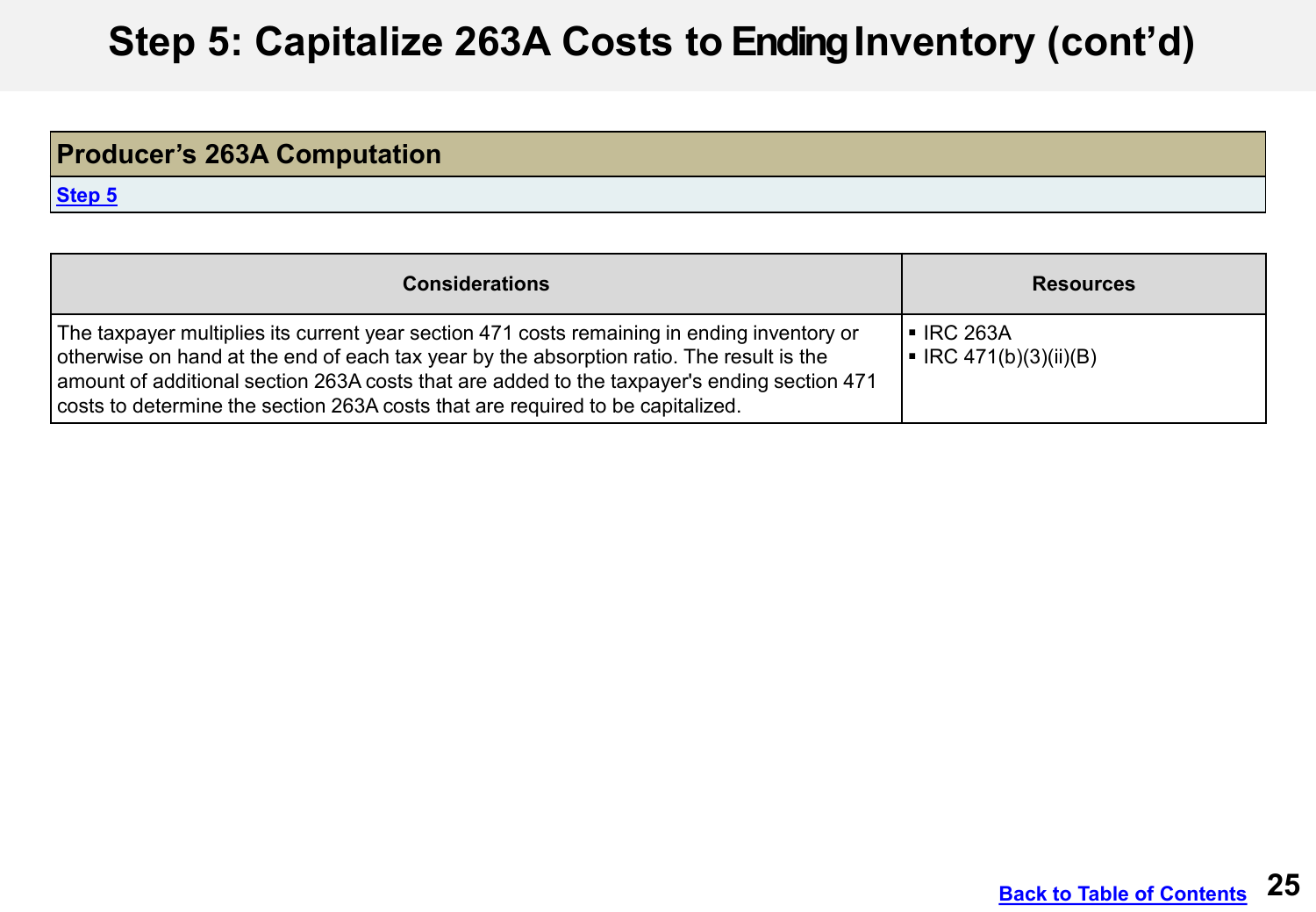## **Step 6: Evaluate the Taxpayer's Method**

### <span id="page-25-0"></span>**Producer's 263A Computation**

**Step 6**

Evaluate the taxpayer's method.

| <b>Considerations</b>                                                                                                                                                                                                                                                                                                                                                                                                                                                                                                                                                                                                                                                                                                                                                                                                                                                                                                                                                                                                                                                                                                                                            | <b>Resources</b>                                                                                                                                               |
|------------------------------------------------------------------------------------------------------------------------------------------------------------------------------------------------------------------------------------------------------------------------------------------------------------------------------------------------------------------------------------------------------------------------------------------------------------------------------------------------------------------------------------------------------------------------------------------------------------------------------------------------------------------------------------------------------------------------------------------------------------------------------------------------------------------------------------------------------------------------------------------------------------------------------------------------------------------------------------------------------------------------------------------------------------------------------------------------------------------------------------------------------------------|----------------------------------------------------------------------------------------------------------------------------------------------------------------|
| Review and evaluate the method the taxpayer used to allocate additional section 263A costs<br>to the items remaining in ending inventory.<br>Solia Is the IRC 263A amount included on the Form 1125-A, Cost of Goods Sold?<br>Are additional section 263A costs included in ending and beginning inventory amounts?<br>$\qquad \qquad -$<br>Are additional section 263A costs included in line 4?<br>If the additional section 263A costs are not in either of those places, ask the taxpayer to<br>explain where it recorded the adjustment on the tax return.<br>• Reconcile the IRC 263A and IRC 471 adjustments from the taxpayer's work papers to the<br>Schedule M-3 adjustment.<br>Inspect the Schedule M-3 and look specifically to the supporting Form 8916-A,<br>Supplemental Attachment to Schedule M-3.<br>Do you see the IRC 263A adjustment capitalizing the additional costs to ending<br>inventory? Ask the taxpayer where this adjustment is if you do not see it.<br>Verify that the Cost of Goods Sold as stated on Schedule M-3, Part II and Form 8916-A<br>tie to Form 1125-A. If it there are variances, have the taxpayer reconcile them. | ■ IRC 263A<br>■ Form 1125-A - Cost of Goods Sold<br>■ Form 8916-A - Supplemental<br>Attachment to Schedule M-3.<br>Schedule M-3 - Net Income<br>Reconciliation |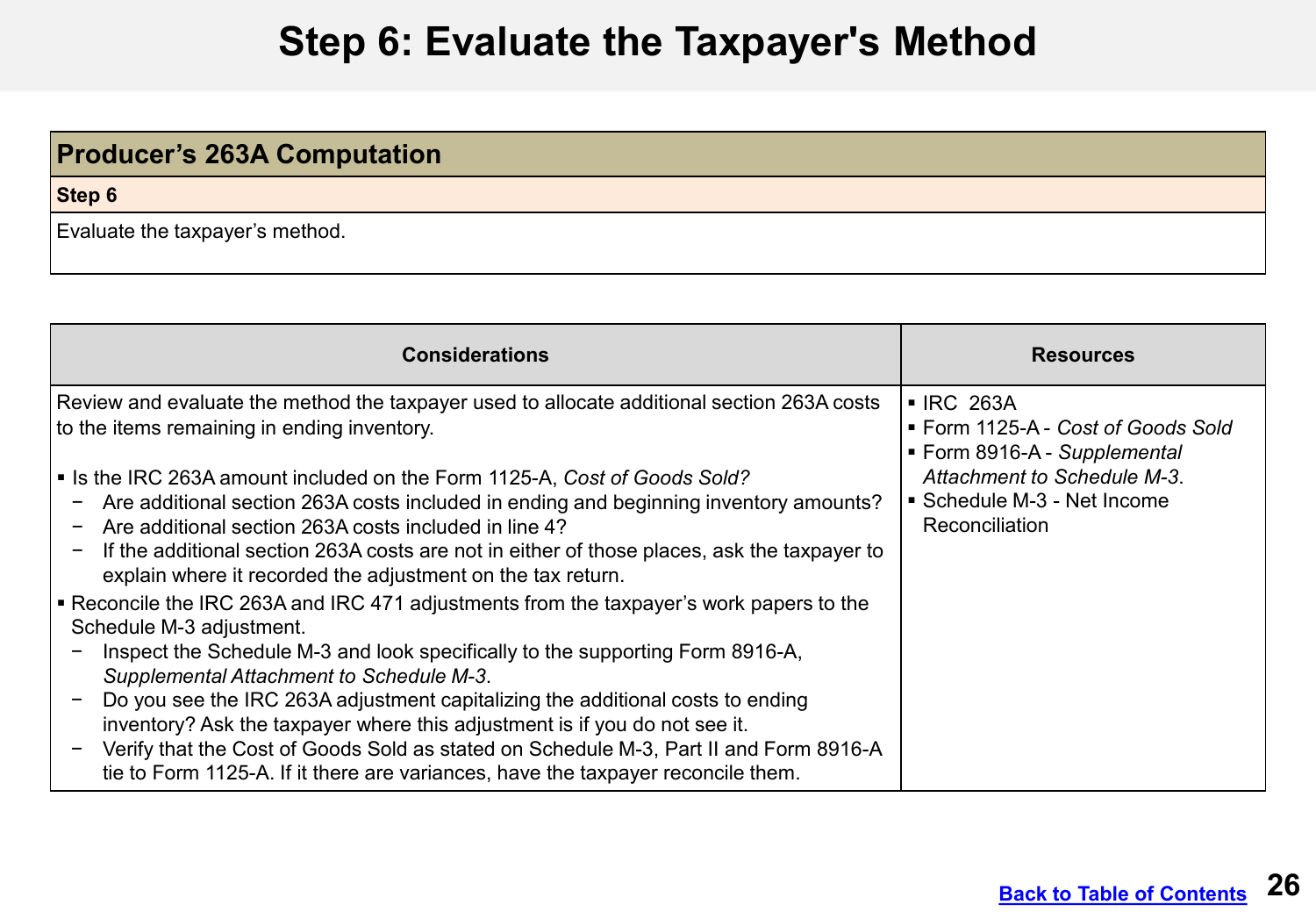## **Step 6: Evaluate the Taxpayer's Method (cont'd)**

### **Producer's 263A Computation**

| <b>Considerations</b>                                                                                                                                                                                                                                                                                                                                                                                                                                                                                                                                                                                                                                                                                                                                | <b>Resources</b>                                                                                     |
|------------------------------------------------------------------------------------------------------------------------------------------------------------------------------------------------------------------------------------------------------------------------------------------------------------------------------------------------------------------------------------------------------------------------------------------------------------------------------------------------------------------------------------------------------------------------------------------------------------------------------------------------------------------------------------------------------------------------------------------------------|------------------------------------------------------------------------------------------------------|
| ■ Taxpayers typically capitalize direct costs and indirect costs under IRC 471. If the taxpayer<br>does not capitalize section 471 costs to inventory (as provided in Treas. Reg. 1.471-1 thru<br>1.471-11 and IRC 263A), then the agent should consider correcting this method. See pre-<br>enactment and post-enactment rules in Step 2.<br>• If the taxpayer is using a simplified method, evaluate to make sure the taxpayer properly<br>applied the method.<br>• If the taxpayer is using a method not discussed in the Treasury Regulations, ask additional<br>questions regarding the method used. For example:<br>How was the method developed?<br>How long has the method been used?<br>Is it a method used by others in the same industry? | $\blacksquare$ IRC 263A<br>$\blacksquare$ IRC 471<br>■ Treas. Reg. 1.471-1<br>■ Treas. Reg. 1.471-11 |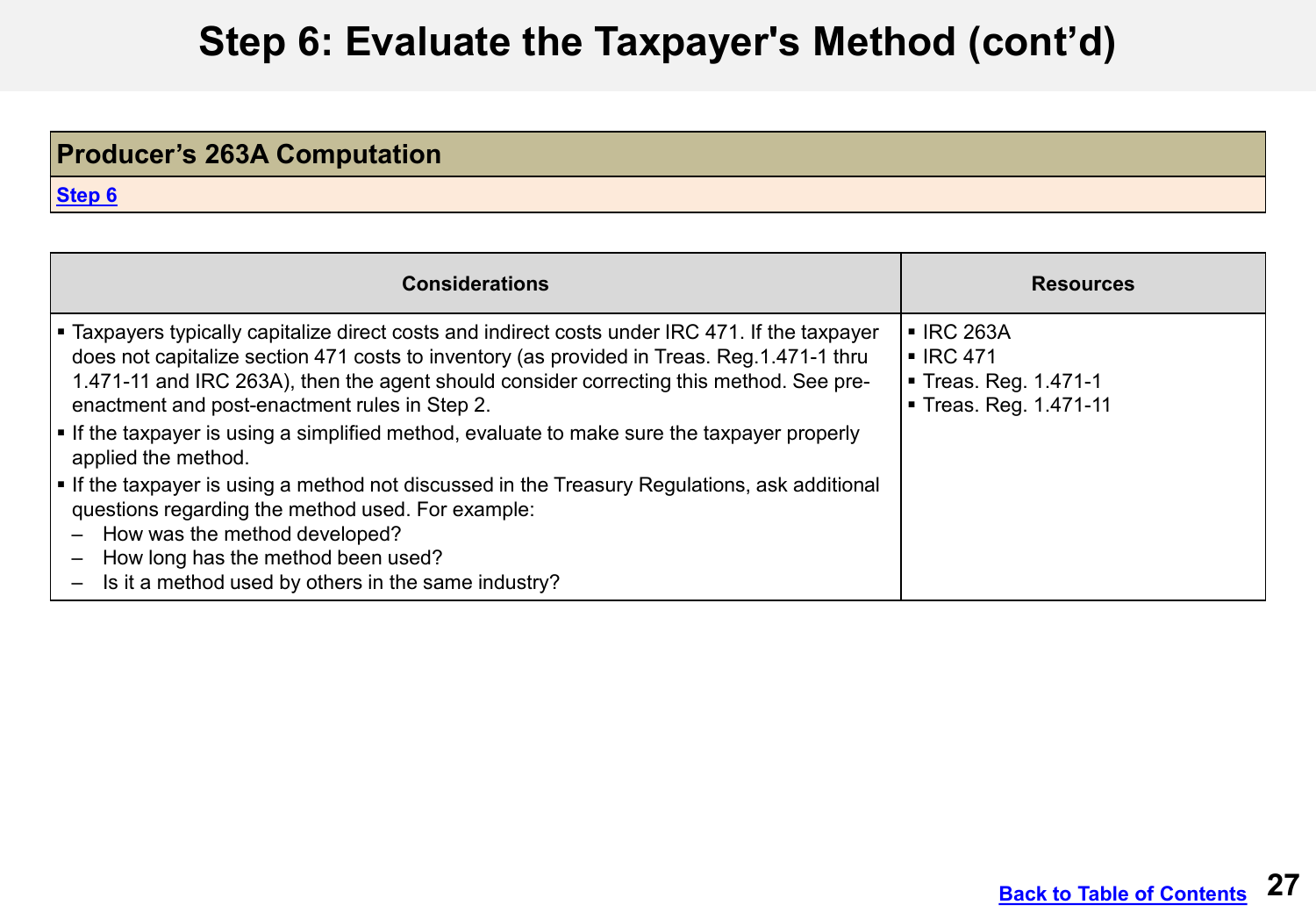## **Step 6: Evaluate the Taxpayer's Method (cont'd) <sup>2</sup>**

### **Producer's 263A Computation**

| <b>Considerations</b>                                                                                                                                                                                                                                                                                                                                                                                                                                                                                                                                                                                                                                                                                                                                                                                                                                       | <b>Resources</b>                             |
|-------------------------------------------------------------------------------------------------------------------------------------------------------------------------------------------------------------------------------------------------------------------------------------------------------------------------------------------------------------------------------------------------------------------------------------------------------------------------------------------------------------------------------------------------------------------------------------------------------------------------------------------------------------------------------------------------------------------------------------------------------------------------------------------------------------------------------------------------------------|----------------------------------------------|
| • Does the method the taxpayer used capitalize enough costs to provide for a clear reflection<br>of income?<br>Evaluate how the taxpayer chose the method and if the method is reasonable based on<br>the specific taxpayer production activities.<br>Treas. Reg. 1.263A-1(f) provides guidance for a reasonable method.<br>Consider TAM 200437035 where the taxpayer's burden rate did not provide for a clear<br>reflection of income.<br>An examiner who determines that a taxpayer's method of accounting is impermissible,<br>or that a taxpayer changed its method of accounting without obtaining the consent of the<br>Commissioner, may propose an adjustment for that method only by changing the<br>taxpayer's method of accounting. Contact the Methods of Accounting & Timing Practice<br>Network if you encounter this situation. See Step 7. | ■ Treas. Reg. 1.263A-1(f)<br>■ TAM 200437035 |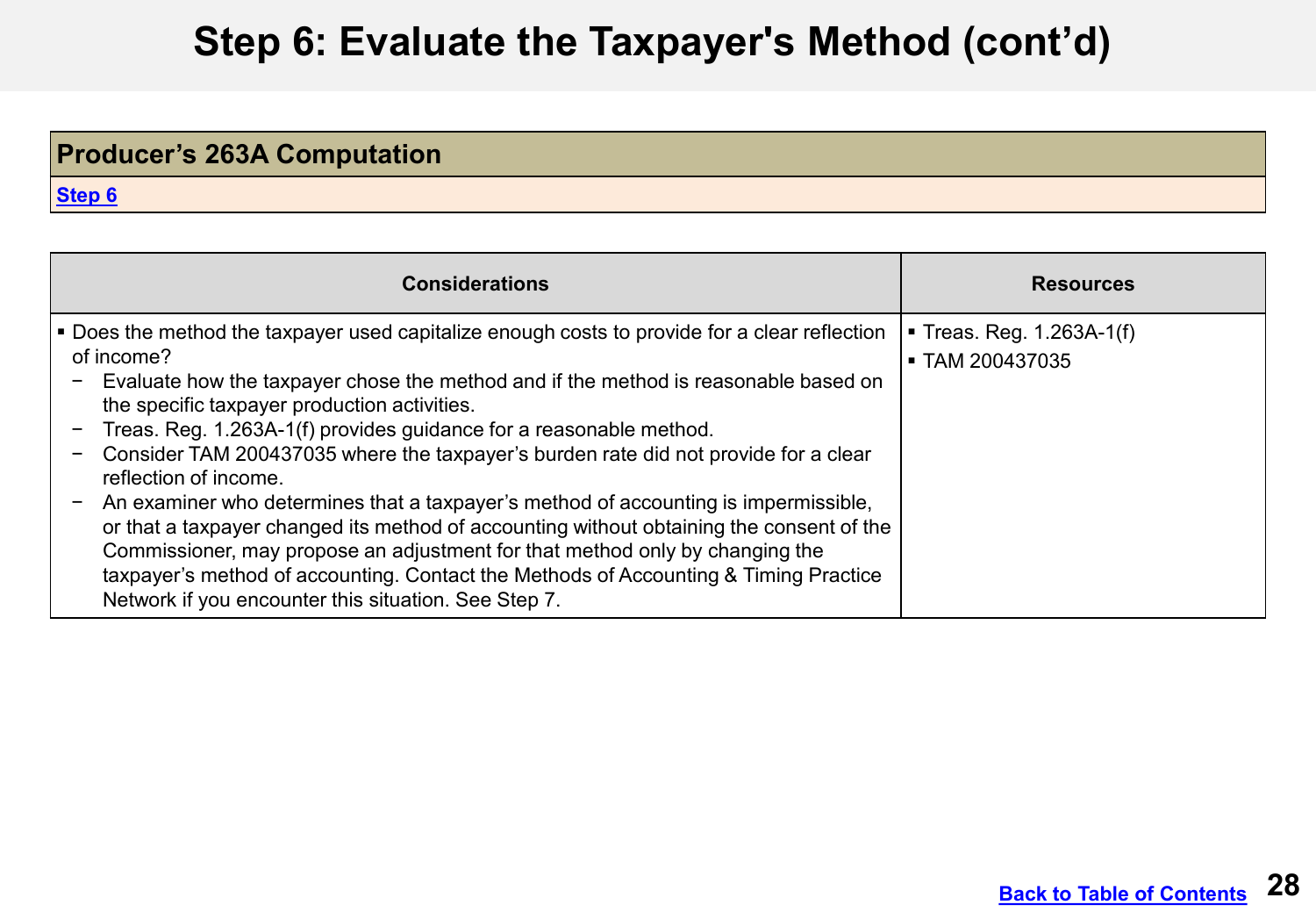## **Step 7: Impose a Change in Accounting Method**

<span id="page-28-0"></span>

| <b>Producer's 263A Computation</b>    |  |
|---------------------------------------|--|
| Step 7                                |  |
| Impose a Change in Accounting Method. |  |

| <b>Considerations</b>                                                                                                                                                                                                                                                                                                                                                                                                                                                                                                                                                                                                                                                                                                                                                                                                                                                                                                                                                                                                                                                                                                                         | <b>Resources</b>                                                                                    |
|-----------------------------------------------------------------------------------------------------------------------------------------------------------------------------------------------------------------------------------------------------------------------------------------------------------------------------------------------------------------------------------------------------------------------------------------------------------------------------------------------------------------------------------------------------------------------------------------------------------------------------------------------------------------------------------------------------------------------------------------------------------------------------------------------------------------------------------------------------------------------------------------------------------------------------------------------------------------------------------------------------------------------------------------------------------------------------------------------------------------------------------------------|-----------------------------------------------------------------------------------------------------|
| <b>General Overview</b><br>In general, an accounting method is a set of rules used to determine when and how a<br>taxpayer takes income and expenses into account for federal income tax purposes. A method<br>of accounting must involve timing. If an accounting practice for an item does not permanently<br>affect the taxpayer's lifetime taxable income but does or could change the year in which<br>taxable income is reported (or in which deductions are claimed), the accounting practice for<br>the item involves timing and is therefore considered a method of accounting. See IRC 446.<br>A Service-imposed change in accounting method (CAM) requires specific written notification<br>to the taxpayer. If the Service does not provide written notice to the taxpayer that it is treating<br>an accounting method issue as a CAM, then the taxpayer's accounting method has not been<br>changed. It is important to properly identify change in accounting method issues and properly<br>compute the IRC 481(a) adjustment. A change to the tax treatment of section 263A costs,<br>methods, allocations, etc. may be a CAM. | <b>- IRC 263A</b><br>$\blacksquare$ IRC 446<br>$\blacksquare$ IRC 481(a)<br>Treas. Reg. 1.263A-7(b) |
| If multiple change in accounting methods occur in the same year, then method change<br>procedures generally deem the IRC 263A method changes to occur before any other method<br>changes for that tax year. However, there are some changes that do not follow this general<br>rule. See Treas. Reg. 1.263A-7(b).                                                                                                                                                                                                                                                                                                                                                                                                                                                                                                                                                                                                                                                                                                                                                                                                                             |                                                                                                     |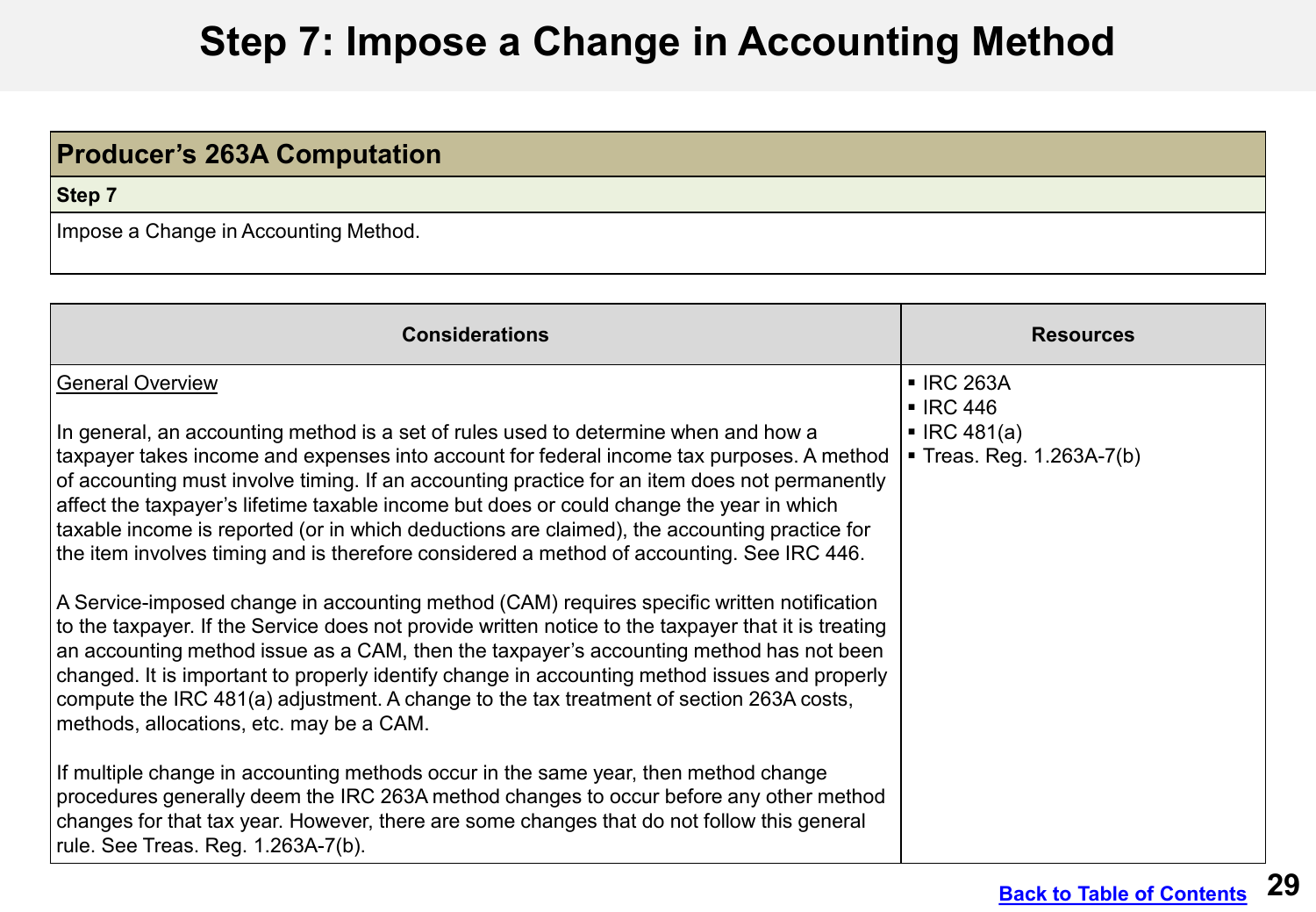#### **DRAFT Step 7: Impose a Change in Accounting Method (cont'd)**

### **Producer's 263A Computation**

| <b>Considerations</b>                                                                                                                                                                                                                                                                                                                                                                                                                                                                                                                                           | <b>Resources</b>        |
|-----------------------------------------------------------------------------------------------------------------------------------------------------------------------------------------------------------------------------------------------------------------------------------------------------------------------------------------------------------------------------------------------------------------------------------------------------------------------------------------------------------------------------------------------------------------|-------------------------|
| General Overview (cont'd)                                                                                                                                                                                                                                                                                                                                                                                                                                                                                                                                       | $\blacksquare$ IRC 263A |
| First, if there is a change to a taxpayer's overall method of accounting, such as from the cash<br>receipts and disbursements method to the accrual method, in the same tax year a change to<br>the method of accounting for section 263A costs, the accrual method change must occur<br>before the IRC 263A change.                                                                                                                                                                                                                                            |                         |
| Second, if there is a change in depreciation method in the same year as a method change of<br>accounting for section 263A costs and any portion of the depreciation is subject to IRC 263A,<br>the change in depreciation method must occur before the IRC 263A change.                                                                                                                                                                                                                                                                                         |                         |
| In addition, there are a few other exceptions to this general rule. Certain LIFO changes made<br>in the same year as changes to a method of accounting for section 263A costs are not<br>required to follow this rule. For example, if there is a change to terminate the use of LIFO<br>method or a change from using the specific goods LIFO method to using the dollar value<br>LIFO inventory method in the same year a change to the method of accounting for section<br>263A costs, the changes to the LIFO method may occur before the IRC 263A changes. |                         |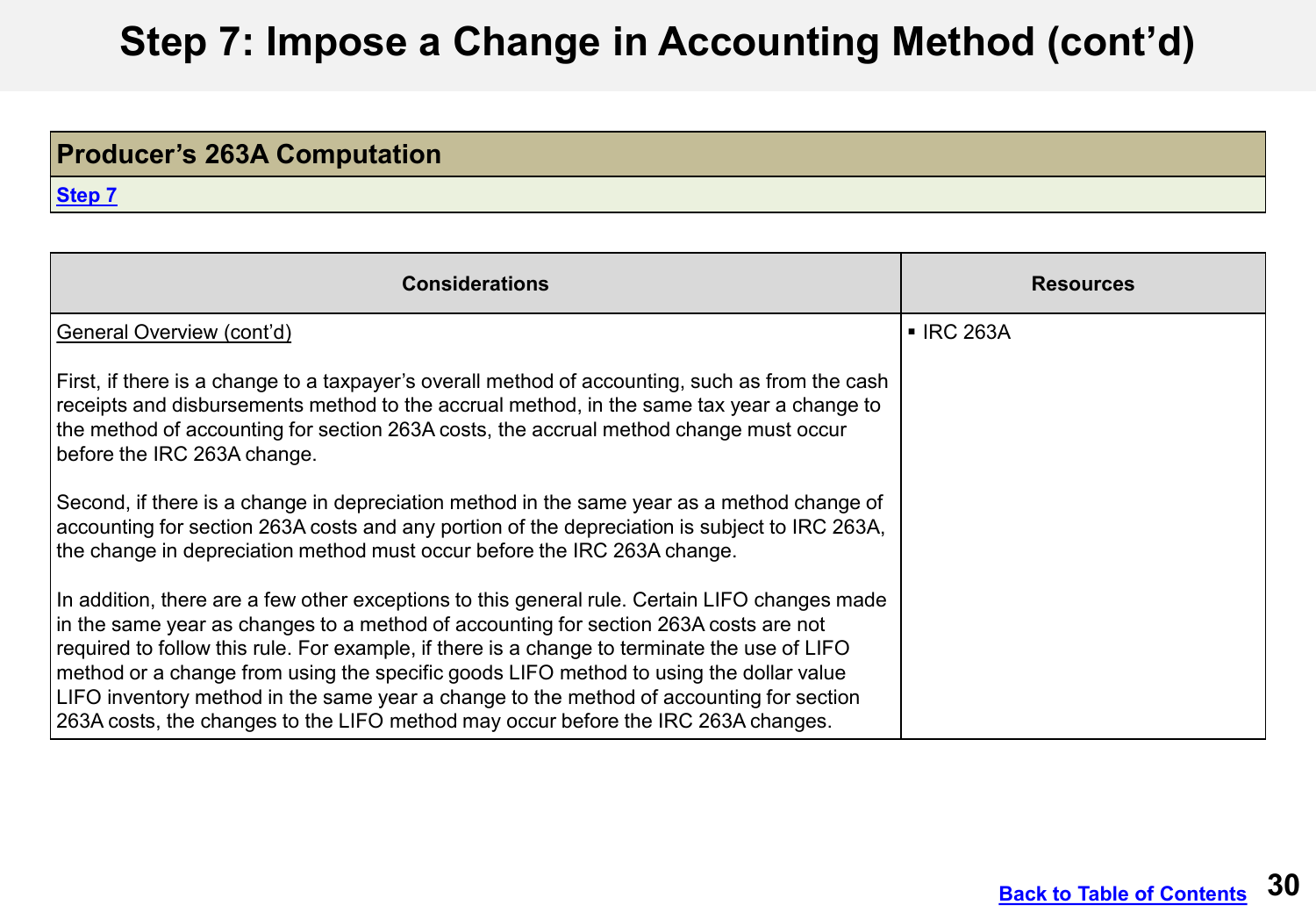#### **DRAFT Step 7: Impose a Change in Accounting Method (cont'd) <sup>2</sup>**

### **Producer's 263A Computation**

| <b>Considerations</b>                                                                                                                                                                                                                                                                                                                                                                                                                                                                                                                                                                                                                                                                            | <b>Resources</b>                                                              |
|--------------------------------------------------------------------------------------------------------------------------------------------------------------------------------------------------------------------------------------------------------------------------------------------------------------------------------------------------------------------------------------------------------------------------------------------------------------------------------------------------------------------------------------------------------------------------------------------------------------------------------------------------------------------------------------------------|-------------------------------------------------------------------------------|
| Changes in Section 263A costs<br>You must determine if a taxpayer has adopted a method of accounting. This is important<br>because once a taxpayer adopts a method of accounting, even an impermissible method, it<br>may not change to a different method of accounting without first obtaining the<br>Commissioner's consent.                                                                                                                                                                                                                                                                                                                                                                  | ■ IRC 263A<br>■ Rev. Proc. 2002-18<br>• Rev. Rul. 72-491<br>■ Rev. Rul. 90-38 |
| A taxpayer adopts a method of accounting by using a consistent pattern of treatment. A<br>taxpayer adopts a permissible method of accounting by using the method to compute taxable<br>income on its first tax return or the first tax return that reflects the material item. A taxpayer<br>adopts an impermissible method of accounting for a material item by treating the item in the<br>same way on two or more consecutively filed tax returns (see Rev. Rul. 90-38 and Rev. Rul.<br>72-491). A material item is any item of income, deduction, gain or loss that involves timing<br>(section 263A costs). An impermissible method is one that does not clearly reflect taxable<br>income. |                                                                               |
| If you determine a taxpayer adopted an impermissible accounting method for its section 263A<br>costs or did not properly obtain the Commissioner's consent before changing its accounting<br>method for section 263A costs, you should propose a Service-imposed change in accounting<br>method. Rev. Proc. 2002-18 provides the procedures for a Service-imposed change in<br>accounting method.                                                                                                                                                                                                                                                                                                |                                                                               |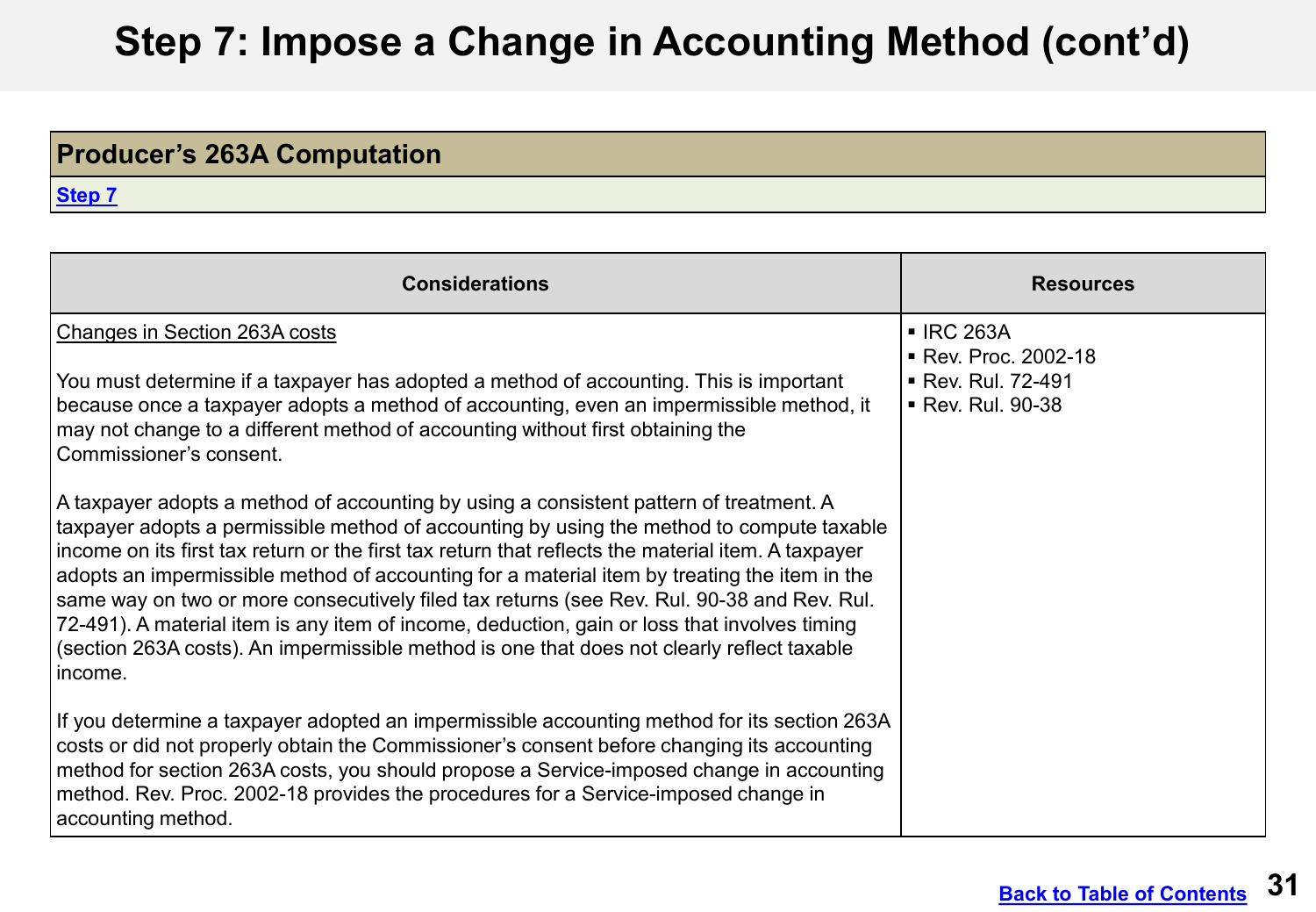#### **DRAFT Step 7: Impose a Change in Accounting Method (cont'd) <sup>3</sup>**

### **Producer's 263A Computation**

| <b>Considerations</b>                                                                                                                                                                                                                                                                                                                                                                                                                                                                                                                                                                                                                                                                         | <b>Resources</b>                                                                                                                    |
|-----------------------------------------------------------------------------------------------------------------------------------------------------------------------------------------------------------------------------------------------------------------------------------------------------------------------------------------------------------------------------------------------------------------------------------------------------------------------------------------------------------------------------------------------------------------------------------------------------------------------------------------------------------------------------------------------|-------------------------------------------------------------------------------------------------------------------------------------|
| Changes in Section 263A costs (cont'd)                                                                                                                                                                                                                                                                                                                                                                                                                                                                                                                                                                                                                                                        | ■ IRC 263A<br>$\blacksquare$ IRC 481(a)                                                                                             |
| You can find additional information on Service-imposed method change issues in the<br>Knowledge Management Servicewide Virtual Library (VL) by going to the Examination floor,                                                                                                                                                                                                                                                                                                                                                                                                                                                                                                                | ■ Rev Proc. 2015-13<br>• Form 3115 - Application for Change                                                                         |
| then the Corporate/Business Issues & Credits Knowledge Base (KB) and selecting the<br>Change in Methods book on the Methods of Accounting and Timing shelf.                                                                                                                                                                                                                                                                                                                                                                                                                                                                                                                                   | in Accounting Method<br>• Corporate/Business Issues & Credits                                                                       |
| In general, a taxpayer requesting a change in accounting method must file an application for                                                                                                                                                                                                                                                                                                                                                                                                                                                                                                                                                                                                  | KB, Change in Methods Book, Ch. 4<br>- Voluntary Change in Method                                                                   |
| change in accounting method (Form 3115) prospectively, using either the automatic or the<br>non-automatic (advance) method change consent procedures in Rev. Proc. 2015-13. You can<br>find additional information on voluntary method change procedures in the Change in Methods<br>book.                                                                                                                                                                                                                                                                                                                                                                                                    | • Corporate/Business Issues & Credits<br>KB, Change in Methods Book, Ch. 5 -<br>IRC 446(b): Service-Imposed Method<br>Change Issues |
| If you determine a taxpayer adopted an IRC 263A method of accounting that does not clearly<br>reflect income (i.e., impermissible method), you should initiate an involuntary change in<br>accounting method by calculating an IRC 481(a) adjustment and a current year adjustment.<br>Do this by recalculating the taxpayer's beginning and ending capitalized section 263A costs<br>under the new method of accounting. Generally, propose the CAM adjustment in the first year<br>under examination. There is no spread of the IRC $481(a)$ adjustment for a Service – imposed<br>method change, you must include the entire amount of the IRC 481(a) adjustment in the year<br>of change. | • Corporate/Business Issues & Credits<br>KB, Change in Methods Book, Ch. 6 -<br>IRC 481(a) Adjustments                              |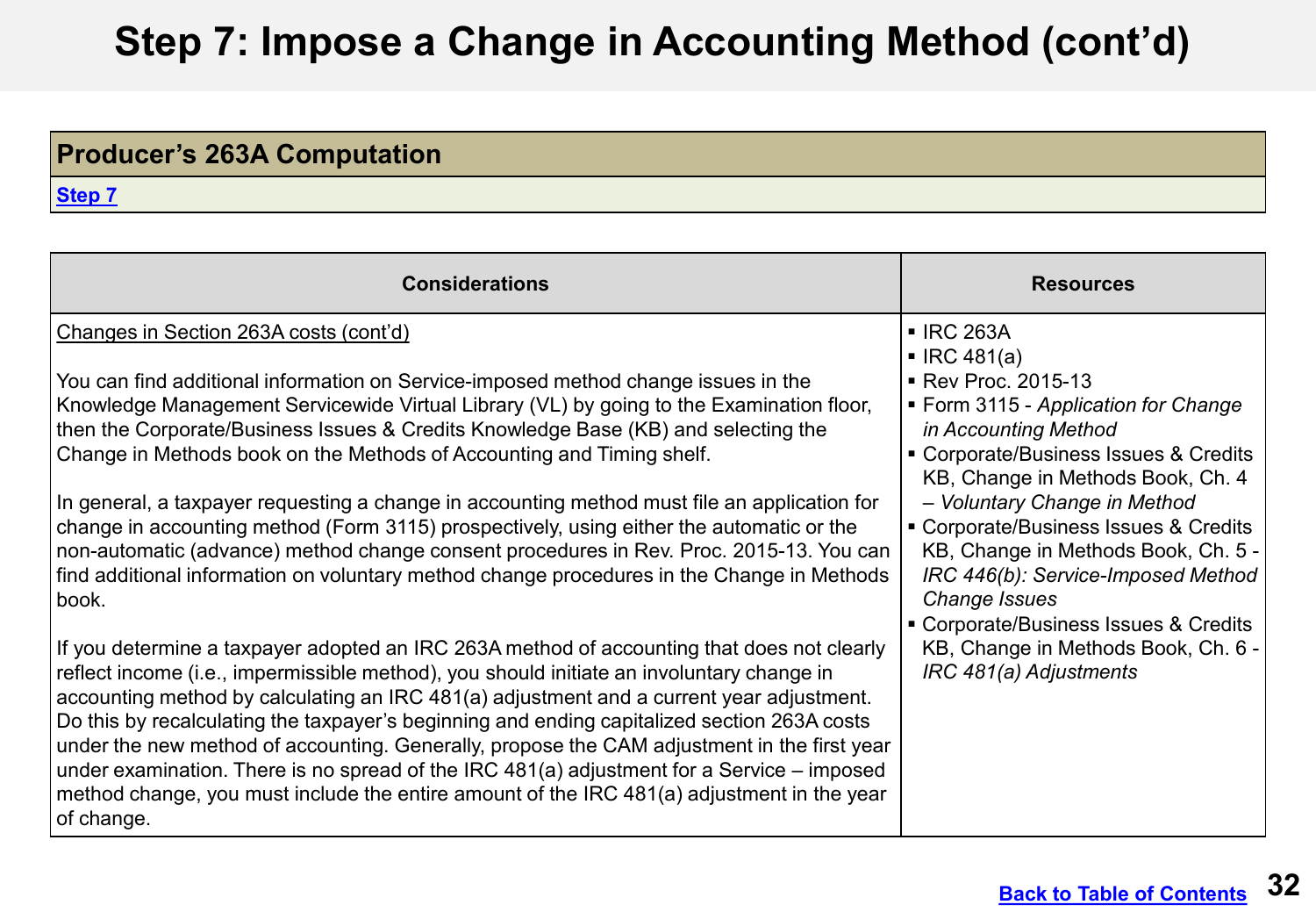# **Definitions**

#### <span id="page-32-0"></span>**Producer's 263A Computation**

#### **Description**

- Treas. Reg. 263A Labor Costs are defined as the labor costs allocable to property produced less mixed service labor cost. See Step 4 for further guidance.
- Treas. Reg. 263A Production Costs are defined as the total costs (excluding mixed service costs and interest) allocable to property produced (and property acquired for resale if the producer is also engaged in resale activities). See Steps 3 and 4 for further guidance.
- Mixed Service Costs service costs that are partially allocable to production activities and partially allocable to non-production activities. See Step 4 for further guidance.
- Post-Enactment taxpayer was not in existence prior to the enactment of Treas. Reg. 263A.
- Pre-Enactment taxpayer in existence prior to the enactment of Treas. Reg. 263A. Treas. Reg. 263A was enacted on December 31, 1986 and is effective for the first tax year beginning after December 31, 1986. See Step 2 for further guidance.
- Producer the Treasury Regulations define produce as construct, build, install, manufacture, develop, improve, create, raise, or grow, see the Process Applicability section for further explanation.
- Simplified Production Absorption Ratio the simplified production absorption ratio is calculated as the additional Treas. Reg. 263A costs incurred during the taxable year divided by the Treas. Reg. 471 costs incurred during the taxable year. See Step 5 for further guidance.
- Total Costs are all costs (excluding mixed service costs and interest) incurred in the taxpayer's trade or business during the taxable year. Total costs include all direct and indirect costs allocable to property produced (and property acquired for resale if the producer is also engaged in resale activities). See Step 4 for further guidance.
- Total Labor Costs are defined as total labor costs in all departments of the taxpayer's trade or business less mixed service labor costs. See Step 4 for further guidance.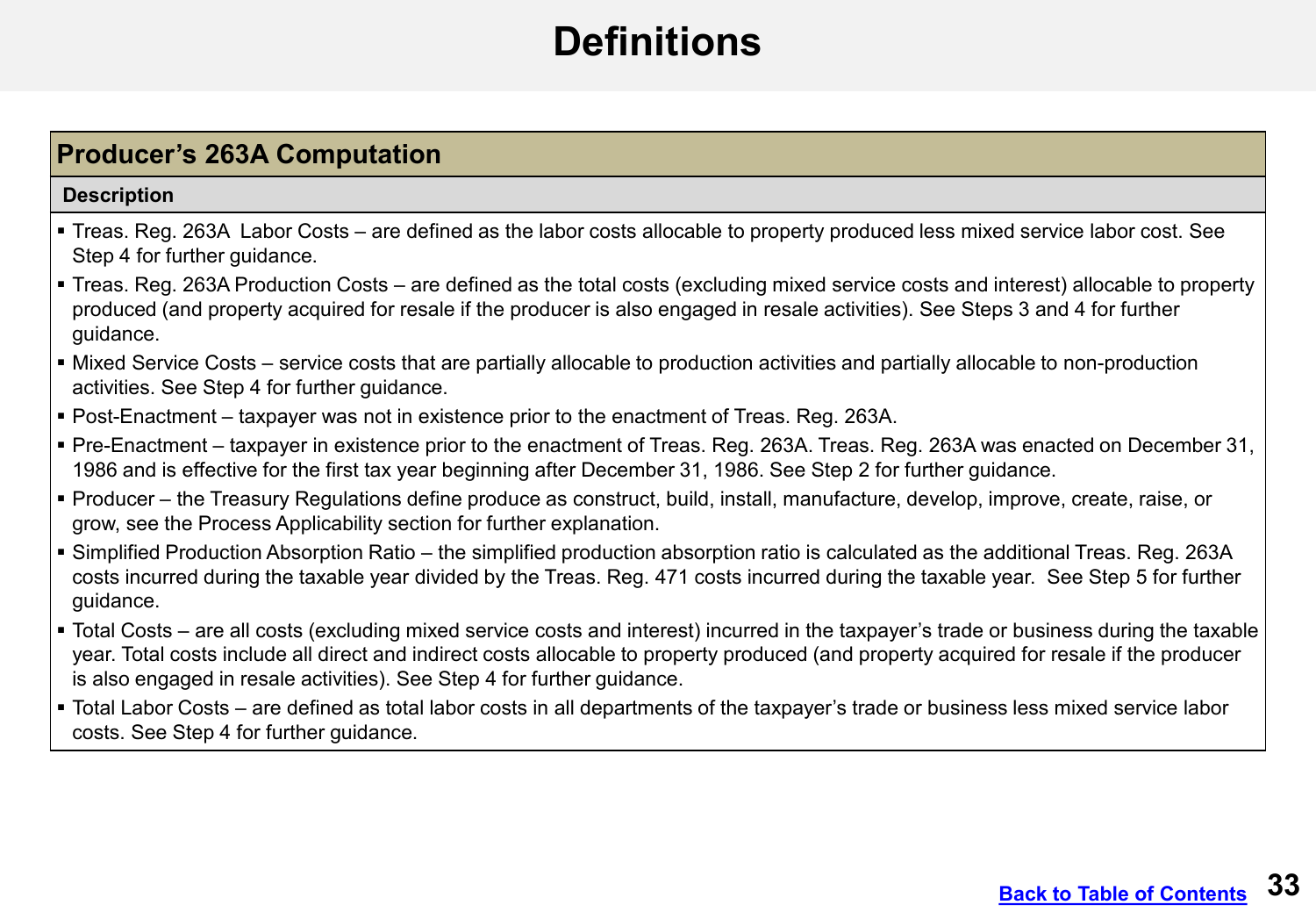# **Other Considerations / Impact to Audit**

<span id="page-33-0"></span>

| <b>Producer's 263A Computation</b>                                                                                                                                                               |                                                                                                        |
|--------------------------------------------------------------------------------------------------------------------------------------------------------------------------------------------------|--------------------------------------------------------------------------------------------------------|
| <b>Considerations</b>                                                                                                                                                                            | <b>Resources</b>                                                                                       |
| • Consider interest capitalization rules under IRC 263A(f) for any self-constructed assets.                                                                                                      | $\blacksquare$ IRC 263A(f)<br>■ Practice Unit - Interest capitalization<br>for Self-Constructed Assets |
| • Once IRC 263A(f) costs are capitalized to self-constructed assets, depreciation should be<br>updated due to the change in the basis of the asset.                                              |                                                                                                        |
| • Taxpayer's gross receipts may vary from year to year causing the taxpayer to meet the<br>small taxpayer exception one year and not the next. Review the CAM procedures for this<br>occurrence. | • TCJA Inventory and Accounting<br>Method Changes - 2019 CPE<br>■ Rev. Proc. 2018-40                   |
| • Be aware of the new regulations for negative section 263A costs and new modified<br>simplified production method.                                                                              | <b>TD 9843</b><br>Rev. Proc. 2018-56                                                                   |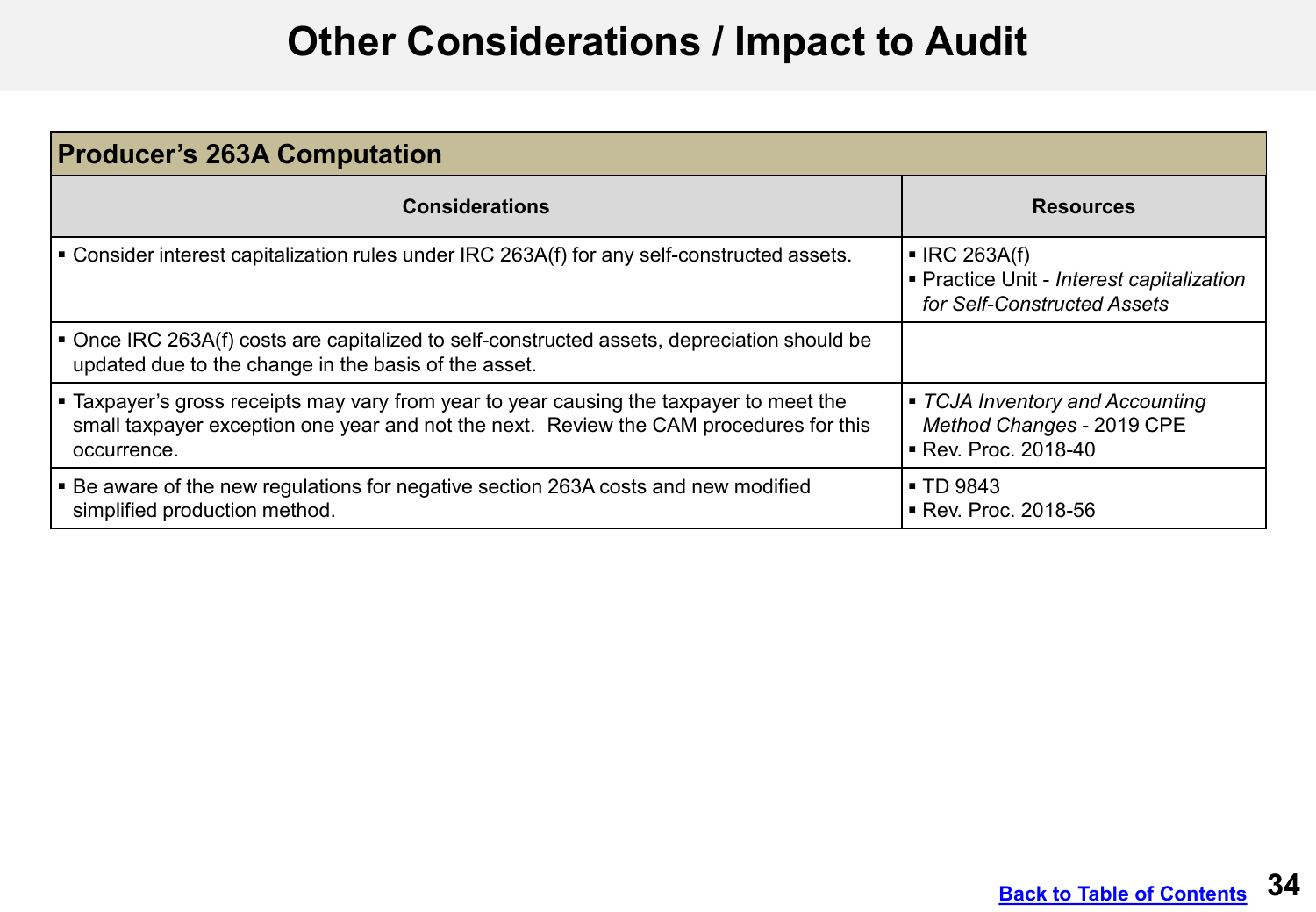### **Index of Referenced Resources**

<span id="page-34-0"></span>

| <b>Producer's 263A Computation</b> |  |
|------------------------------------|--|
| <b>IRC 263A</b>                    |  |
| <b>IRC 446</b>                     |  |
| <b>IRC 448</b>                     |  |
| <b>IRC 471</b>                     |  |
| <b>IRC 481</b>                     |  |
| Treas. Reg. 1.263A-1               |  |
| Treas. Reg. 1.263A-2               |  |
| Treas. Reg. 1.263A-3               |  |
| Treas. Reg. 1.263A-7               |  |
| Treas. Reg. 1.471-1                |  |
| Treas. Reg. 1.471-2                |  |
| Treas. Reg. 1.471-11               |  |
| Rev. Rul. 72-491                   |  |
| Rev. Rul. 90-38                    |  |
| Rev. Proc. 2002-18                 |  |
| Rev. Proc. 2015-13                 |  |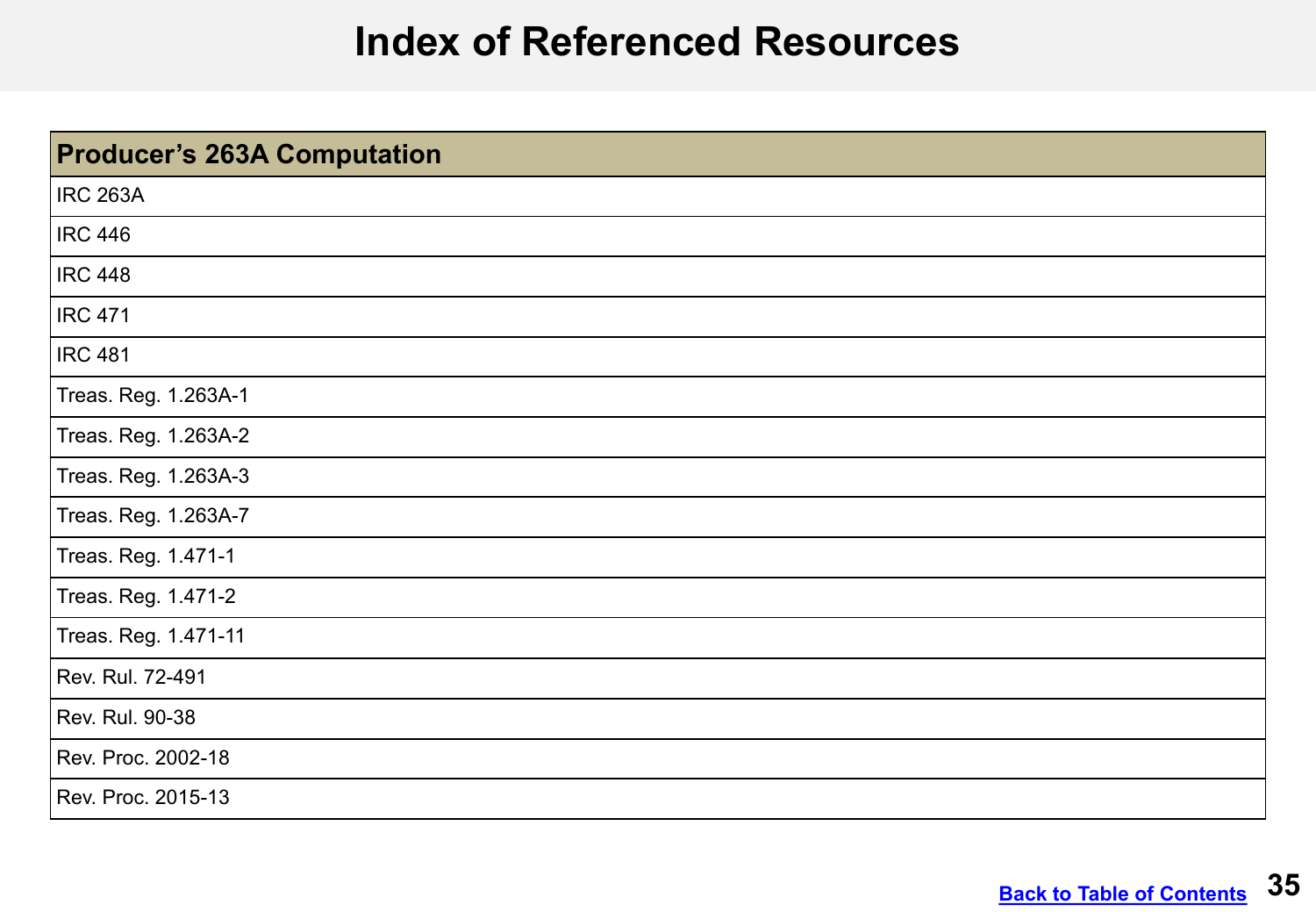## **Index of Referenced Resources (cont'd)**

| Producer's 263A Computation                                                                                              |
|--------------------------------------------------------------------------------------------------------------------------|
| Rev. Proc. 2018-40                                                                                                       |
| Rev. Proc. 2018-56                                                                                                       |
| TAM 200437035                                                                                                            |
| TD 9843                                                                                                                  |
| Corporate/Business Issues & Credits KB, Change in Methods Book, Ch. 4 - Voluntary Change in Method                       |
| Corporate/Business Issues & Credits KB, Change in Methods Book, Ch. 5 - IRC 446(b): Service-Imposed Method Change Issues |
| Corporate/Business Issues & Credits KB, Change in Methods Book, Ch. 6 - IRC 481(a) Adjustments                           |
| Form 1125-A - Cost of Goods Sold                                                                                         |
| Form 3115 - Application for Change in Accounting Method                                                                  |
| Form 8916-A - Supplemental Attachment to Schedule M-3                                                                    |
| Schedule M - Net Income Reconciliation                                                                                   |
| Issue Snapshot - Allocation of Mixed Service Costs when Computing Additional 263A costs                                  |
| Issue Snapshot - Identifying and Allocating Costs under the Uniform Capitalization rules of IRC 263A                     |
| Audit Tool - Job Aid - Section 471 and Additional 263A Costs for 263A Purposes                                           |
| Audit Tool - Job Aid - IRC 263A Mixed Service Cost Allocation Methods                                                    |
| TCJA Inventory and Accounting Method Changes - 2019 CPE                                                                  |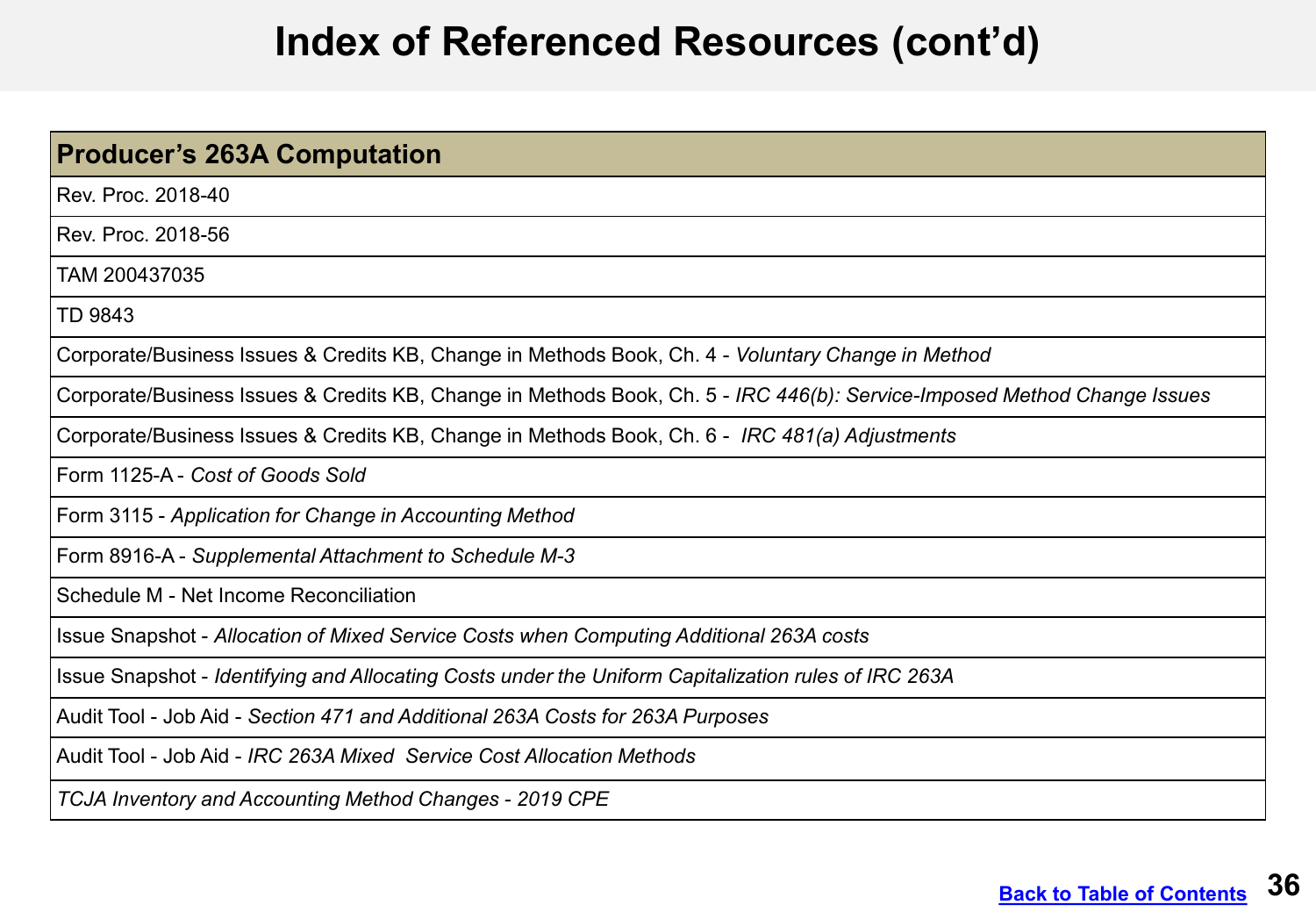## **Training and Additional Resources**

<span id="page-36-0"></span>

| <b>Producer's 263A Computation</b> |                                                                                                                                                                                                                                                                                                                                                                                                                                                                                      |  |
|------------------------------------|--------------------------------------------------------------------------------------------------------------------------------------------------------------------------------------------------------------------------------------------------------------------------------------------------------------------------------------------------------------------------------------------------------------------------------------------------------------------------------------|--|
| <b>Type of Resource</b>            | Description(s)                                                                                                                                                                                                                                                                                                                                                                                                                                                                       |  |
| <b>Saba Meeting Sessions</b>       | Comprehensive IRC 263A CPE Part I - 022416<br>Comprehensive IRC 263A CPE Part II - 030416<br>■ IRC 263A - 2015 CPE                                                                                                                                                                                                                                                                                                                                                                   |  |
| <b>Issue Toolkits</b>              | <b>Example 2 Issue Snapshot - Identifying and Allocating the Costs of Self-constructed Assets under IRC</b><br>263A<br>• Issue Snapshot - Capitalizing the Acquisition Costs of Renewable Identification Numbers<br>(RINS)<br>• Issue Snapshot - IRC 263A Calculation for LIFO Taxpayers Electing the Simplified<br><b>Production Method or the Simplified Resale Method</b><br><b>Example 3</b> Issue Snapshot - Capitalization of Costs for the Restaurant Industry under IRC 263A |  |
| <b>Reference Materials</b>         | Audit Tool - Job Aid - Audit Steps for an IRC 263A Computation for a Non-LIFO Producer<br>Audit Tool - Job Aid - IRC 263A Producers<br>Audit Tool - Job Aid - IRC 263A Service Costs<br>Audit Tool - Job Aid - IRC 263A FIFO Spreadsheet - Labor based<br>Audit Tool - Job Aid - IRC 263A FIFO Spreadsheet -- Production<br>Audit Tool - Job Aid - Mixed Service Cost Allocations<br>■ Audit Tool - Job Aid - Pre-Audit Steps When Reviewing Inventory & IRC 263A                    |  |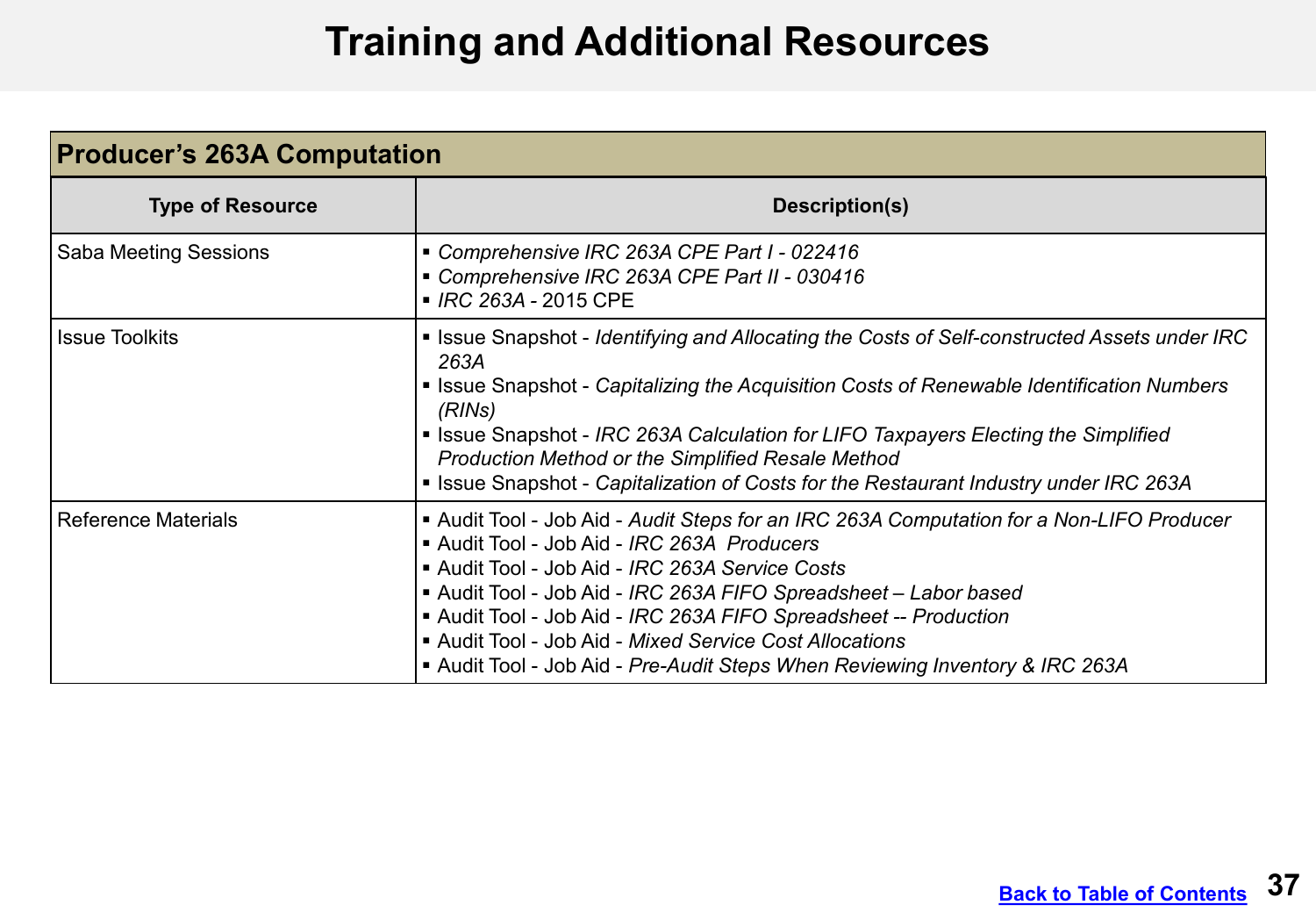## **Glossary of Terms and Acronyms**

<span id="page-37-0"></span>

| <b>Term/Acronym</b> | <b>Definition</b>                                        |
|---------------------|----------------------------------------------------------|
| <b>CAM</b>          | <b>Change in Accounting Method</b>                       |
| <b>FIFO</b>         | First in First Out (method for accounting for inventory) |
| <b>IRC</b>          | <b>Internal Revenue Code</b>                             |
| KB                  | Knowledge Base                                           |
| <b>LIFO</b>         | Last in First Out (method for accounting for inventory)  |
| <b>MSC</b>          | <b>Mixed Service Costs</b>                               |
| Rev. Proc.          | <b>Revenue Procedure</b>                                 |
| <b>SPM</b>          | <b>Simplified Production Method</b>                      |
| <b>SSCM</b>         | <b>Simplified Service Cost Method</b>                    |
| TAM                 | <b>Technical Advice Memorandum</b>                       |
| TD                  | <b>Treasury Decision</b>                                 |
| Treas. Reg.         | <b>Treasury Regulation</b>                               |
| <b>UNICAP</b>       | <b>Uniform Capitalization</b>                            |
| VL                  | <b>Virtual Library</b>                                   |